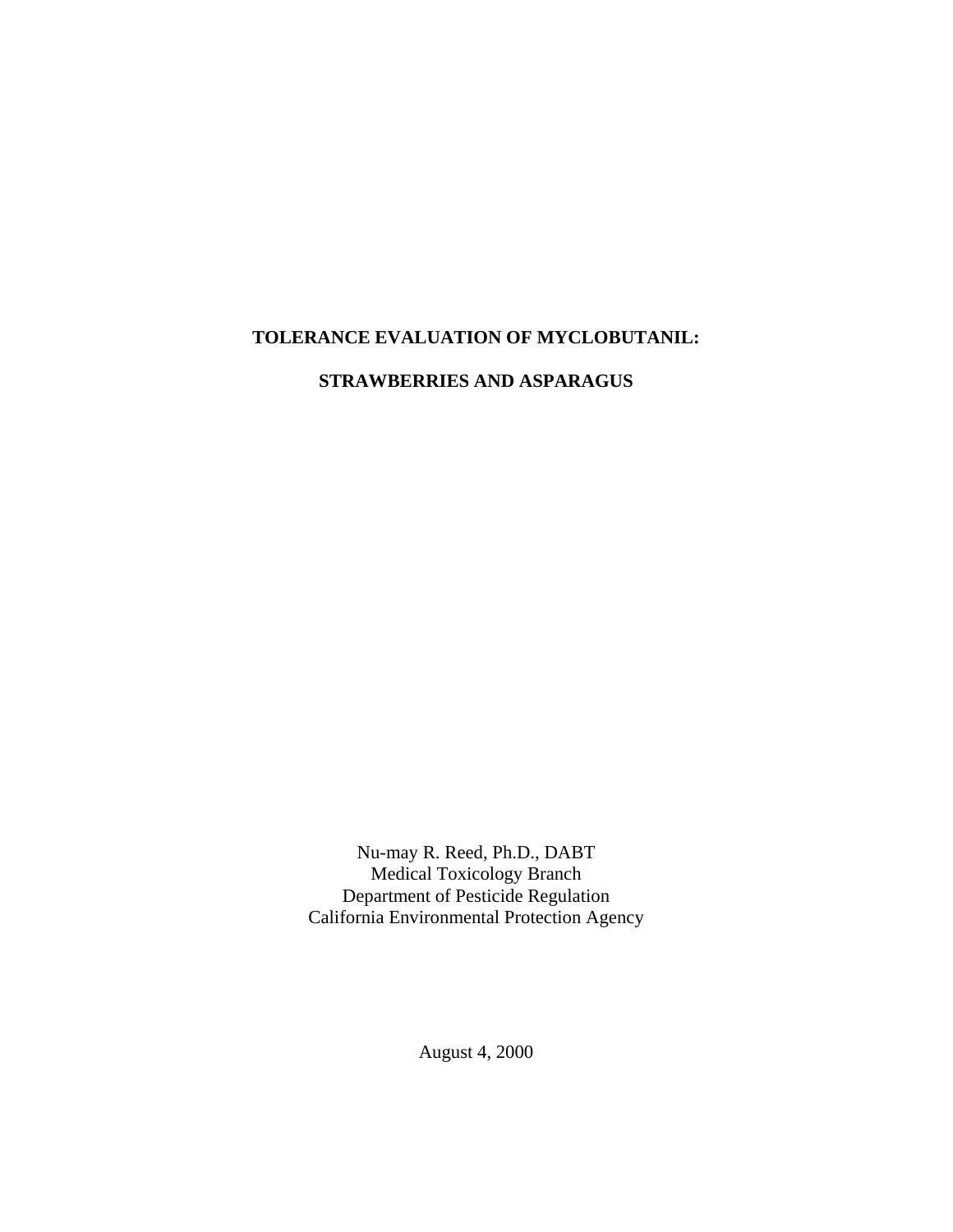#### **EXECUTIVE SUMMARY**

This document contains an assessment of myclobutanil tolerances as a part of the label change amendment evaluation for the use of RALLY®40W on strawberries and asparagus. RALLY®40W has previously been used in California under emergency exemption (Section 18) on these two crops. The latest exemption expired for both crops on August 3, 2000. Subsequent to the USEPA's approval of a Section 3 registration for strawberries and asparagus on May 10, 2000, Rohm and Haas Co. requested the Department of Pesticide Regulation for an expedited review of the label change proposal.

The risk associated with the use of RALLY®40W on grapes was evaluated in 1988. Since the completion of the 1988 risk characterization document (RCD), more than one hundred tolerances were added to the list of tolerances for myclobutanil and its metabolite, and new toxicological studies were submitted. In April, 1999, myclobutanil was added to the list of chemicals know to the state of California to cause reproductive toxicity, specifically for developmental toxicity and male reproductive toxicity. In light of these significant developments since 1988, a reassessment of myclobutanil tolerances is warranted.

The expeditious nature of this request permitted only a screening level dietary exposure assessment for myclobutanil tolerances, including the tolerances for strawberries and asparagus. The potential risk was characterized as margin of exposure (MOE) based on non-oncogenic endpoints of toxicity. MOE is the ratio of the NOEL to the exposure. Therefore, with an established NOEL, a lower exposure will result in a higher MOE.

The assumption used in the exposure assessment was that all commodities that have existing tolerances, not just strawberries and asparagus, contained residue either at the tolerance (for acute exposures) or at one-half of the tolerance (chronic exposures). Of all population subgroups, infants and children  $1 - 6$  years old have the highest potential exposure. Based on the acute NOEL of 20 mg/kg/day determined in rabbits for body weight reduction, the acute MOEs were  $270 - 520$  for infants ( $\leq 1$  year old) and 410 for children 1 – 6 years old. Based on the chronic NOEL of 2.5 mg/kg/day determined in rats for liver toxicity and testicular atrophy, the chronic MOEs were  $240 - 660$  for infants ( $\leq 1$  year old) and 300 for children  $1 - 6$  years old. These MOEs were higher than the minimum level of 100 generally required for the protection of human health. The uncertainties associated with these MOEs were presented in this document. It was concluded that that the existing tolerances would likely not pose a risk level of concern.

As a part of the evaluation of tolerances for strawberries and asparagus, all commodities with valid tolerances were included in the analysis. However, for other crops with either high exposures or those that are favored by fewer individuals in a population (i.e., high exposure for fewer "eaters"), it is prudent to also evaluate the tolerances for these crops individually since their patterns of acute exposure distribution are expected to be different from the pattern presented in this document.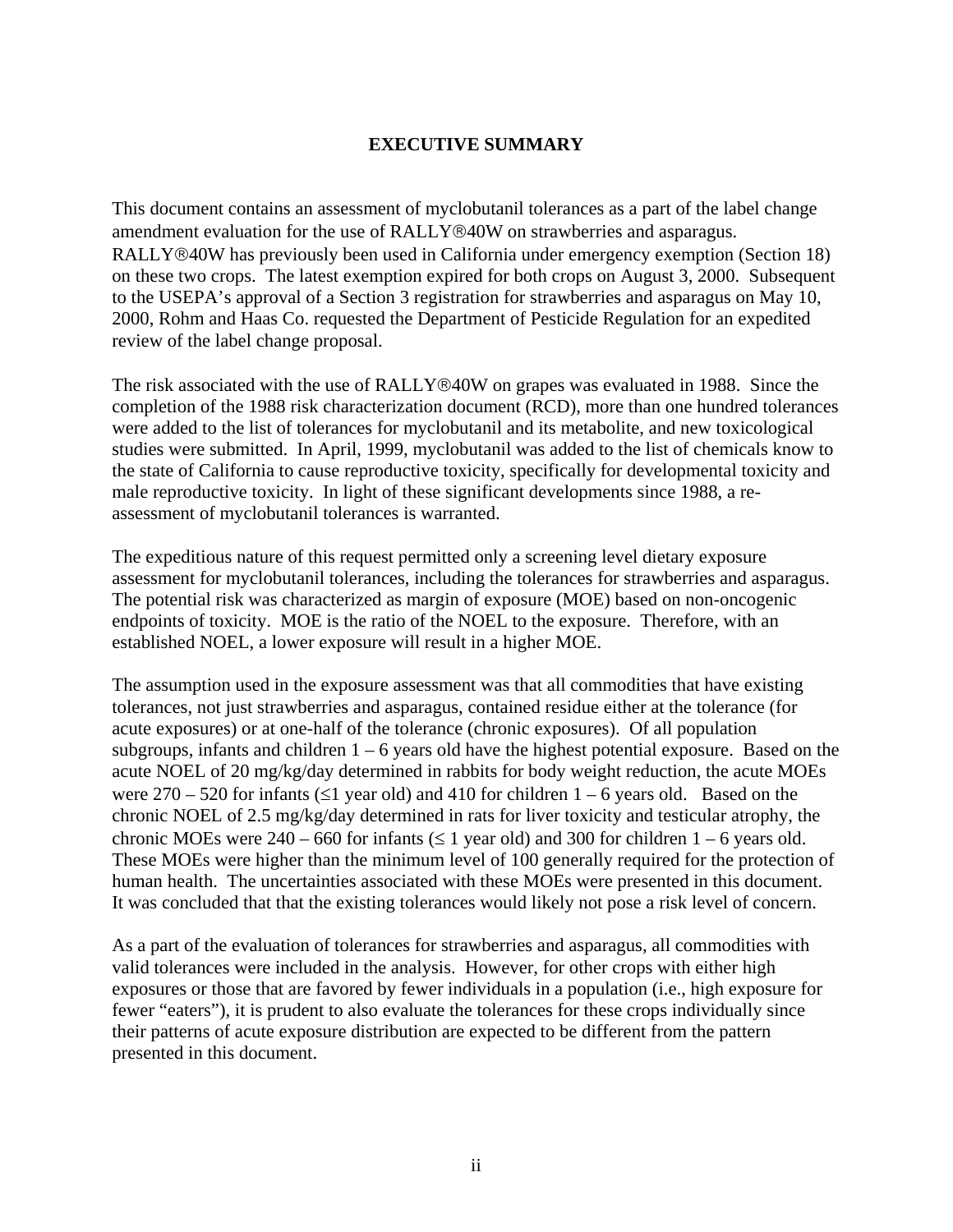The expeditious nature of this assessment does not allow for an assessment of exposure through pathways other than dietary. The reader is referred to USEPA's evaluation of tolerances published in May, 2000 (USEPA, 2000) for issues required to be addressed under FQPA.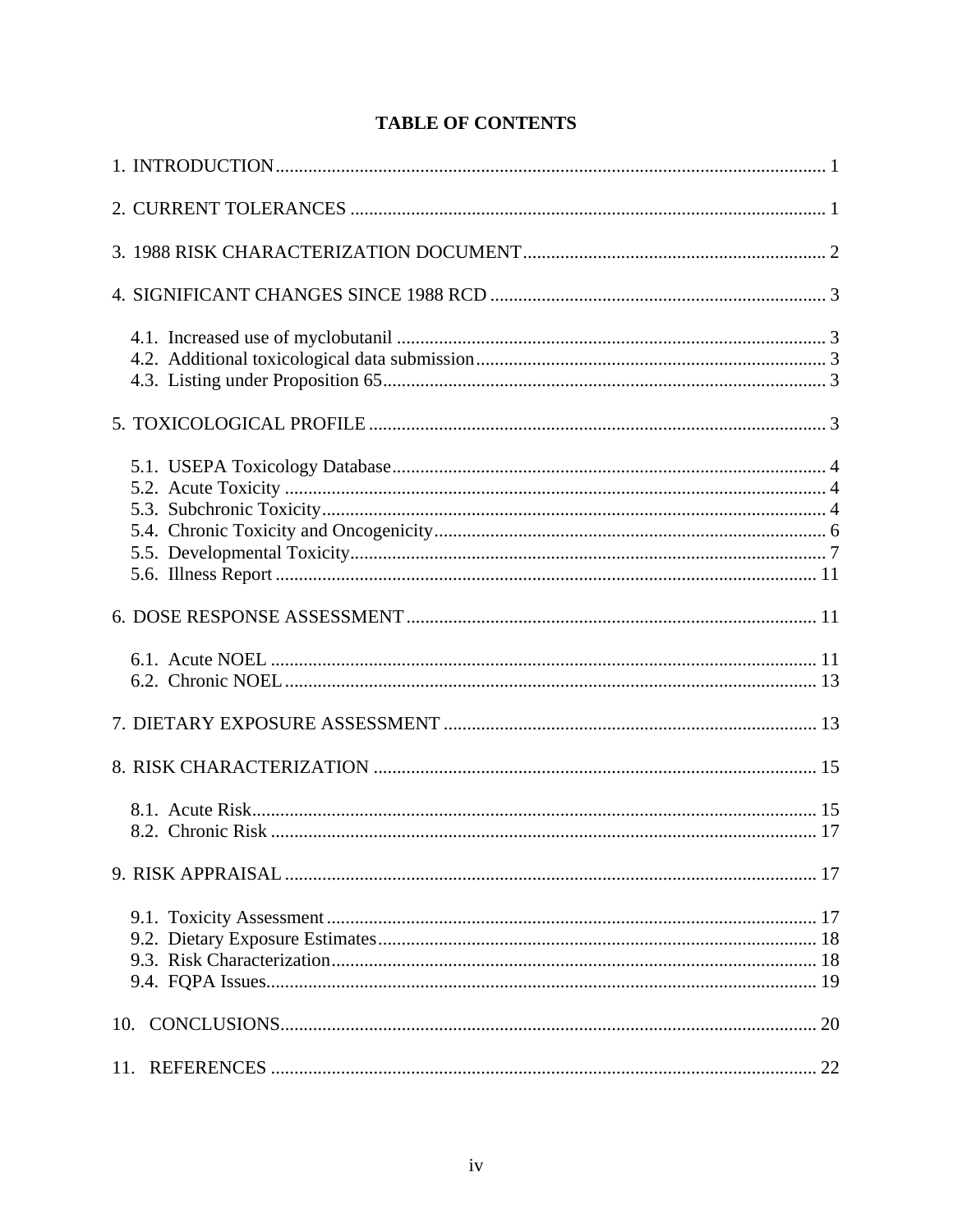# **LIST OF TABLES**

| Table 1. Summary of USEPA toxicity endpoints and database for myclobutanil 5                                                  |
|-------------------------------------------------------------------------------------------------------------------------------|
| Table 2. Toxicities of myclobutanil in a 1-year study in dogs                                                                 |
| Table 3. Toxicities of myclobutanil in a rat teratology study by Costlow                                                      |
| Table 4. Toxicities of myclobutanil in a rabbit teratology study by Costlow                                                   |
| Table 5. List of NOELs and LOELs of myclobutanil pertinent for the<br>selection of toxicity thresholds for risk assessment 12 |
| Table 6. The highest residue level (in ppm) detected in 1995-98 USDA                                                          |
| Table 7. Dietary exposure to myclobutanil and its metabolite from all crops                                                   |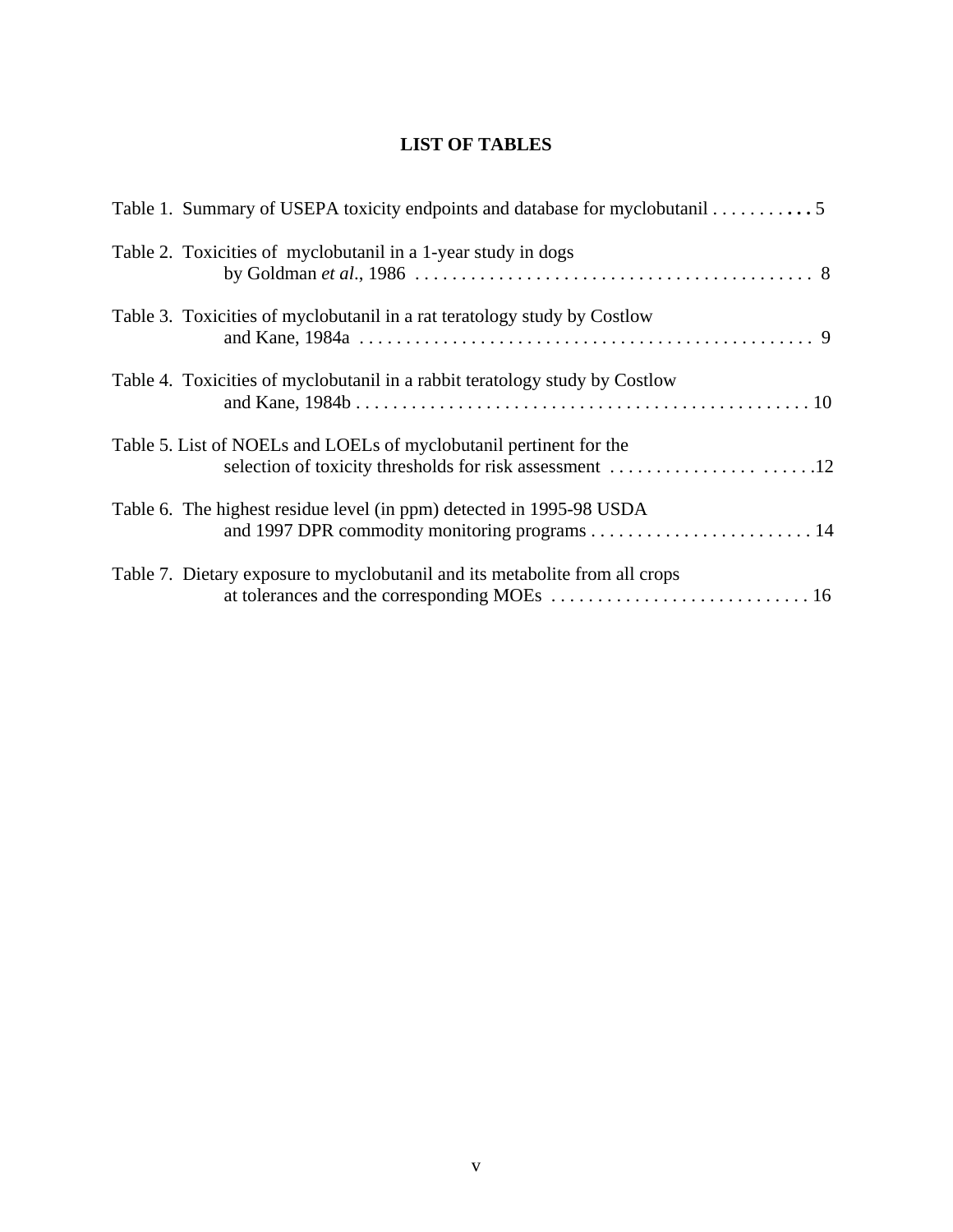#### <span id="page-5-0"></span>**1. INTRODUCTION**

This document contains an expedited evaluation of Section 3 tolerances for the use of Rally®40W on strawberries and asparagus. This label amendment review was requested by Rohm and Haas (Letter to Kathy Wynn June 2, 2000), and routed through Kathy Wynn (Kathy Wynn to Van Cheney; June 8, 2000). The active ingredient in RALLY<sup>®</sup> 40W is myclobutanil, alpha-butyl-alpha-(4-clorophenyl)-1H-1,2,4-triazole-1-propanenitrile. Myclobutanil has been used as a fungicide on a large number of additional crops since its initial registration in 1988 for use on grapes.

#### **2. CURRENT TOLERANCES**

On May 10, 2000, USEPA (USEPA, 2000) amended and established tolerances for combined residues of myclobutanil and its alcohol metabolite (free or bound) in or on a variety of food commodities, including strawberries and asparagus. The alcohol metabolite is alpha-(3 hydroxybutyl)-alpha-(4-chloropheyl)-1H-1,2,4-triazole-1-propanenitrile. These tolerances are listed below in parts per million (ppm):

| Apple wet pomace            | 1.3  | ppm |
|-----------------------------|------|-----|
| Asparagus                   | 0.02 | ppm |
| Caneberry subgroup          | 2.0  | ppm |
| Cucurbit vegetable group    | 0.2  | ppm |
| Currant                     | 3.0  | ppm |
| Gooseberry                  | 2.0  | ppm |
| Mayhaw                      | 0.7  | ppm |
| Peppermint & spearmint tops | 3.0  | ppm |
| Pome fruit group            | 0.5  | ppm |
| Strawberry                  | 0.5  | ppm |
| Succulent snap bean         | 1.0  | ppm |
| Tomato paste                | 1.0  | ppm |
| Tomato puree                | 0.5  | ppm |
| Tomato                      | 0.3  | ppm |

In addition, a tolerance of 0.03 ppm is established for indirect or inadvertent residues for rotational crop groups. These include:

Brassica leafy vegetables group Cereal grains group Foliage of legume vegetables group Forage, fodder and straw of cereal grains group Fruiting vegetables group Leafy vegetables (except Brassica vegetables) group Leaves of root and tuber vegetables group Legume vegetables group Non grass animal feeds group Root and tuber vegetables group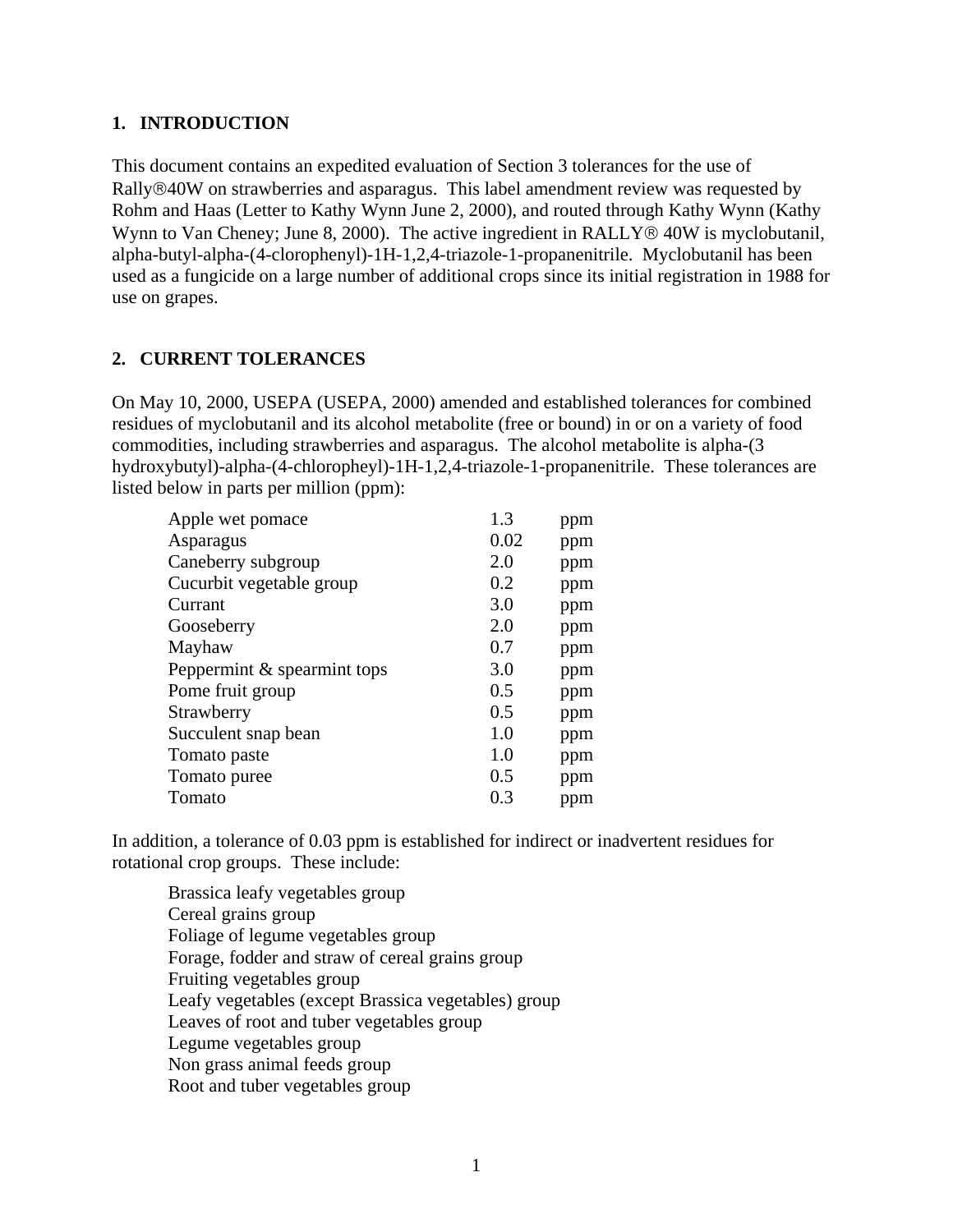| Almond hulls                       | 2.0  | ppm |
|------------------------------------|------|-----|
| Almond nutmeat                     | 0.1  | ppm |
| Apples                             | 0.5  | ppm |
| Banana (post harvest treatment)    | 4.0  | ppm |
| Cattle, Goats, Hogs, Horse, Sheep  |      |     |
| Fat                                | 0.05 | ppm |
| Liver                              | 1.0  | ppm |
| Meat                               | 0.1  | ppm |
| Meat by products                   | 0.2  | ppm |
| Cherries                           | 5.0  | ppm |
| Cotton seed                        | 0.02 | ppm |
| Chicken, turkey, poultry, and eggs | 0.02 | ppm |
| Grape pomace                       | 10.0 | ppm |
| Grapes                             | 1.0  | ppm |
| Milk                               | 0.2  | ppm |
| Dry plums                          | 8.0  | ppm |
| Raisin waste                       | 25.0 | ppm |
| Raisins                            | 10.0 | ppm |
| Stone fruits except cherries       | 2.0  | ppm |

<span id="page-6-0"></span>The existing tolerances (CFR, 1999) that are not a part of the action on May 10, 2000 are:

Artichoke was the only crop with an active Section 18 registration (CFR, 2000) that was not a part of the action on May 10, 2000. The expiration date for its tolerance of 1.0 ppm was July 31, 2000.

#### **3. 1988 RISK CHARACTERIZATION DOCUMENT**

A risk characterization document (RCD) for myclobutanil conducted under the mandate of SB950 was completed in 1988 for the use of RALLY®40 W on grapes to control powdery mildew and black rot (CDFA, 1988). Adverse effects identified were: liver and kidney toxicities, developmental, and male reproductive toxicities. The No-Observed-Effect Level (NOEL) for characterizing the risk of acute exposures was 31 mg/kg/day (or, 31.3 mg/kg/day as appeared in the study report) in pregnant rats. This was based on the reduction of fetal viability occurred at the Lowest-observed-effect level (LOEL) of 94 mg/kg/day (or, 93.8 mg/kg/day as appeared in the study report). The NOEL for chronic exposures was 2.5 mg/kg/day (50 ppm in the diet) in rats. This was based on testicular atrophy occurring at the LOEL of 10 mg/kg/day (200 ppm in the diet).

Short- and long-term risks were evaluated for workers engaging in various tasks (applicator, mixer/loader, mixer/loader/applicator, re-entry) and the long-term risk through eating foods containing myclobutanil residues. Based on the NOEL of 31 mg/kg/day, the margins of exposure (MOEs) for acute occupational exposures were 3,650 – 155,000. The lowest MOE was for an "unprotected" mixer/loader/applicator who wore short sleeves with no hat nor gloves. Acute dietary risk was not evaluated in 1988. Based on the NOEL of 2.5 mg/kg/day, the MOEs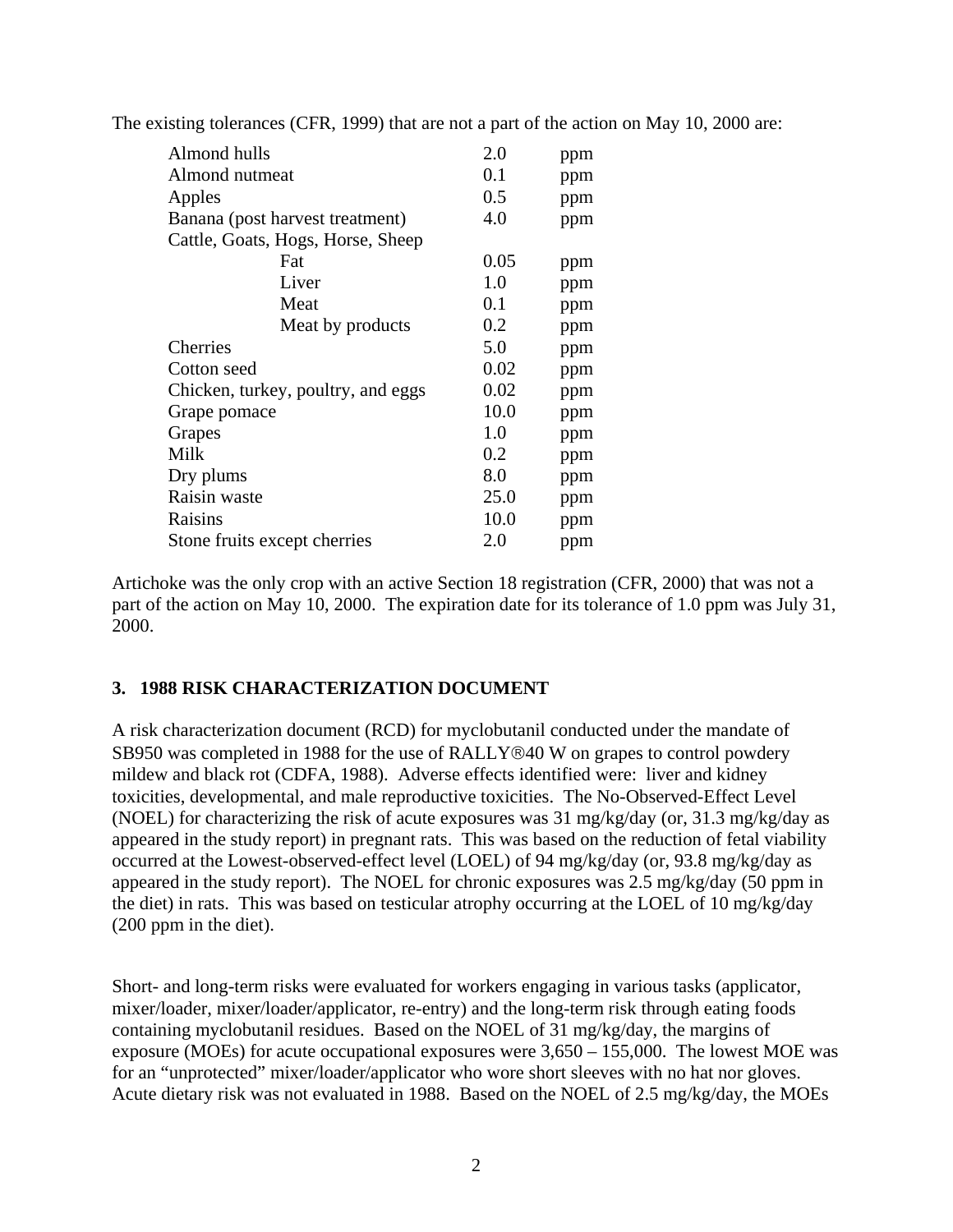<span id="page-7-0"></span>for chronic occupational exposures were  $625 - 125{,}000$ . The lowest MOE was for a worker making entry to the field 2 hours after application. The MOE for chronic dietary exposure was 1,300 for non-nursing infants (CDFA, 1988).

## **4. SIGNIFICANT CHANGES SINCE 1988 RCD**

Three areas of significant changes occurred since the completion of RCD in 1988 that address the use of RALLY®40W on grapes alone.

#### **4.1. Increased use of myclobutanil**

The 1988 RCD stated that the risk should be re-evaluated for any additional use beyond the 1988 use pattern on grapes alone. A reassessment of dietary exposure is clearly warranted after more than a hundred commodities have been added to the list of tolerances for myclobutanil and its alcohol metabolite.

#### **4.2. Additional toxicological data submission**

Subsequent to the 1988 RCD, reviews on genotoxicity data were added to the DPR's Summary of Toxicological Data (STD) on March 16, 1989. In anticipation of this tolerance assessment, reviews of two high-dose oncogenicity studies (Wolfe, 1993; Anderson *et al*., 1993) were added to the DPR STD on June 30, 2000 (signed off on July 28, 2000). These two studies were required by USEPA for fulfilling data requirements as it was determined that the maximum tolerated dose (MTD) had not been reached in the initial oncogenicity studies of 1986. These two 1993 studies are presented in Section 5.4.

#### **4.3. Listing under Proposition 65**

Under Proposition 65, the Safe Drinking Water and Toxic Enforcement Act of 1996, the state of California publishes the list of chemicals known to the State to cause cancer or reproductive toxicity. On April 16, 1999, myclobutanil was added to the list of chemicals know to the State to cause reproductive toxicity, specifically for developmental toxicity and for male reproductive toxicity.

# **5. TOXICOLOGICAL PROFILE**

The most predominate toxicological effects reported in laboratory animals included: liver toxicity (degeneration, necrosis, and hypertrophy), testicular atrophy after long-term exposures, and developmental effects (fetal death and skeletal variation). The two 1993 high-dose studies did not reveal any new information regarding the primary endpoints of toxicity. An electronic search on MedLine database revealed no publications on toxicological studies. In addition to the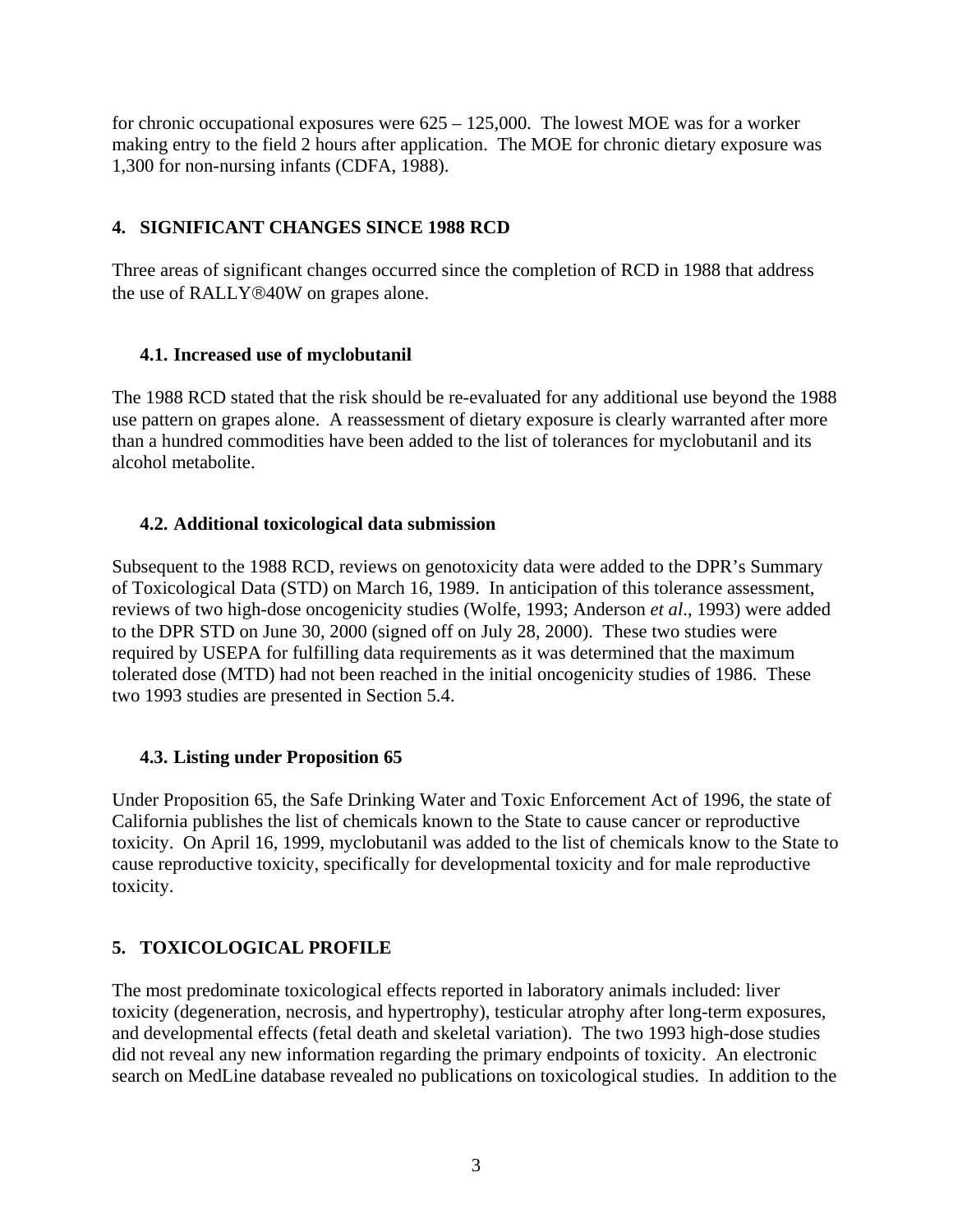<span id="page-8-0"></span>two high-dose studies, this section also provides detail information for the critical studies that support and/or provide a more thorough context of the NOELs used in this assessment.

#### **5.1. USEPA Toxicology Database**

Toxicological data that formed the basis of the recent evaluation by USEPA for many tolerances of myclobutanil (USEPA, 2000) are summarized in Table 1. Corresponding information from the most current DPR's Summary of Toxicological Data and more in depth reviews of the existing database are also given in Table 1 for comparison and subsequent discussions in the following sections.

#### **5.2. Acute Toxicity**

Information for the acute toxicity of technical grade myclobutanil (84.5% purity) was presented in the 1988 RCD (CDFA, 1988). The respective acute  $LD_{50}$  for oral and dermal exposures was 1.75 - 1.80 g/kg (Toxicity Category III) and > 5.0 g/kg (Toxicity Category IV) in rats. The 4 hour acute inhalation  $LC_{50}$  in rats was  $> 5.0$  mg/l (Toxicity Category IV). Technical grade myclobutanil (91.9% purity) was a Category I eye irritant and a Category IV skin irritant. The technical grade myclobutanil was determined to be a weak contact sensitizer (CDFA, 1988). Rally®40WP (39.5%), however, was tested negative for dermal sensitization (CDFA, 1988).

No studies specifically designed for identifying an acute NOEL are available. Overt clinical signs of toxicity reported in the  $LD_{50}$  study in rats (Rohm and Haas, 1985) at and above 500 mg/kg/day included: diarrhea, salivation, lacrimation, red-stained muzzle, chromodacryorrhea, chromorrhinorrhea, anogenital stains, lethargy, piloerection. No effects were observed at the next lower dose of 50 mg/kg/day. However, the incidence of diarrhea was 1/6 in the controls, 2/6 at 50 mg/kg, and 4/6 at 500 mg/kg. Based in the apparent increase in the incidence of diarrhea, the 50 mg/kg would be a LOEL, rather than a NOEL.

# **5.3. Subchronic Toxicity**

Three 3-month oral toxicity studies are on file at DPR: a rat study by O'Hara and DiDonato (1984), a mouse study by Goldman and Harris (1986), and a dog study by McLaughlin and DiDonato (1984),. Short summaries of these studies were presented in the 1988 RCD. Detail information is given in this section to provide a more complete reference to the toxicity database listed in Table 1.

In the 3-month rat study by O'Hara and DiDonato (1984), groups of 10 COBS-CD (SD) BR rats per sex were fed diets containing myclobutanil (81.1% purity). The concentrations in the diet were changed twice (once on week 3, and again on week 5), with the final concentrations (from week 5 to the end of the 3-month study period) at 0, 10, 20, 100, 300, 1,000, 3,000, 10,000, and 30,000 ppm. Statistically significant elevated hepatic mixed function oxidase (MFO) activity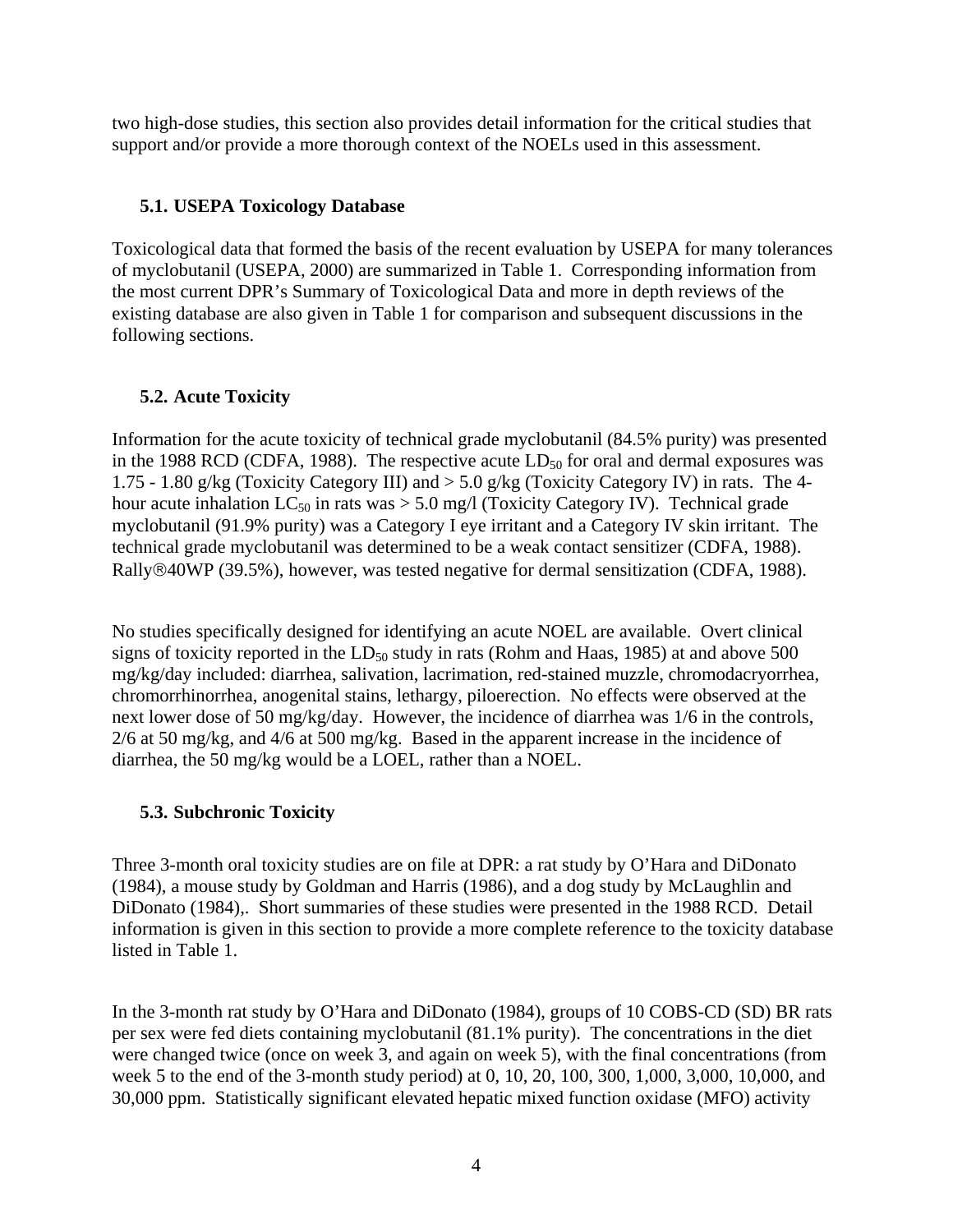|         | <b>USEPA, 2000</b>                                                                                                                      |                  |             |                                                                                                   |  |  |
|---------|-----------------------------------------------------------------------------------------------------------------------------------------|------------------|-------------|---------------------------------------------------------------------------------------------------|--|--|
| Species | Endpoints                                                                                                                               |                  | <b>LOEL</b> | Remarks - DPR review                                                                              |  |  |
|         |                                                                                                                                         | (mg/kg/day)      |             |                                                                                                   |  |  |
|         | <b>Subchronic Feeding Studies</b>                                                                                                       |                  |             |                                                                                                   |  |  |
| Rats    | liver (wt <sup><math>\uparrow</math></sup> , hypertrophy, necrosis); kidney (tubule                                                     | 50               | 150         | NOEL at 5.2 mg/kg/day for 73-86%                                                                  |  |  |
|         | pigmentation)                                                                                                                           |                  |             | elevation of MFO                                                                                  |  |  |
| Mice    | liver (wt <sup><math>\uparrow</math></sup> , hypertrophy, vacuolization); adrenal                                                       | 45               | 150         | calculated NOEL at 42.7 mg/kg/day                                                                 |  |  |
|         | (hypertrophy)                                                                                                                           |                  |             |                                                                                                   |  |  |
| Dogs    | liver (wt $\uparrow$ , hypertrophy, $\uparrow$ alkaline phosphatase)                                                                    | 5                | 20          | NOEL at 0.34 mg/kg/day for liver hyper-                                                           |  |  |
|         |                                                                                                                                         |                  |             | trophy (incidence: 3/4) at 7.9 mg/kg/day                                                          |  |  |
|         | <b>Subchronic Dermal Study</b>                                                                                                          |                  |             |                                                                                                   |  |  |
| Rats    | no effects observed (dosing with formulation)                                                                                           | 100(a.i.)        | none        |                                                                                                   |  |  |
|         | <b>Chronic Feeding Studies</b>                                                                                                          |                  |             |                                                                                                   |  |  |
| Rats    | testis ( $wt\downarrow$ , atrophy); insufficient oncogenicity testing                                                                   | 2.5              | 9.9         |                                                                                                   |  |  |
| Rats    | testis ( $wt\downarrow$ , aspermatogenesis, atrophy); liver effects                                                                     |                  | 125         |                                                                                                   |  |  |
| Mice    | liver (wt & MFO <sup><math>\uparrow</math></sup> , hypertrophy, vacuolization, enzymes,<br>necrosis); insufficient oncogenicity testing | 13.7             | 70          | NOEL at 2.7 mg/kg/day for MFO activity $\uparrow$<br>NOEL at 13.7 mg/kg/day for liver effects     |  |  |
| Dogs    | liver (wt <sup><math>\uparrow</math></sup> , hypertrophy, enzyme); slight hematological<br>effects                                      | 3.1              | 14.3        | overt NOEL at 100 ppm; other liver effects<br>at as low as 10 ppm $(0.31-0.41 \text{ mg/kg/day})$ |  |  |
|         | <b>Developmental Toxicity Studies (oral)</b>                                                                                            |                  |             |                                                                                                   |  |  |
|         | maternal: rough hair coat, salivation, alopecia,                                                                                        | 93.8             | 312.6       | alopecia and increased total number of rats                                                       |  |  |
| Rats    | desquamation and red exudate around mouth                                                                                               |                  |             | with clinical signs at $\geq$ 31.3 mg/kg/day                                                      |  |  |
|         | <u>fetal</u> : Tincidence of 14 <sup>th</sup> rudimentary & 7 <sup>th</sup> cervical ribs                                               | 93.8             | 312.6       | $\sqrt{\frac{1}{1}}$ fetal viability index at $\geq$ 31.3 mg/kg/day                               |  |  |
|         | maternal: body wt loss; clinical signs, abortions                                                                                       | 60               | 200         | NOEL at 20 mg/kg for wt loss; however,                                                            |  |  |
| rabbits |                                                                                                                                         |                  |             | one rabbit at 20 mg/kg/day had abortion                                                           |  |  |
|         | <u>fetal</u> : Tresorption, $\downarrow$ litter size, viability index                                                                   | 60               | 200         | no developmental effects noted                                                                    |  |  |
|         | 2-Generation Reproductive Toxicity Study (feeding)                                                                                      |                  |             |                                                                                                   |  |  |
|         | general: liver (wt increase, hypertrophy)                                                                                               |                  | 10          |                                                                                                   |  |  |
| rats    | reproductive: 1 <sup>stillborns</sup> , test is and prostate atrophy                                                                    | $\frac{2.5}{10}$ | 50          | also $\sqrt{\frac{1}{2}}$ pregnancy rate at the LOEL                                              |  |  |
|         | developmental: $\downarrow$ pup wt during lactation                                                                                     | 10               | 50          |                                                                                                   |  |  |

# **Table 1. Summary of USEPA toxicity endpoints and database for myclobutanil.**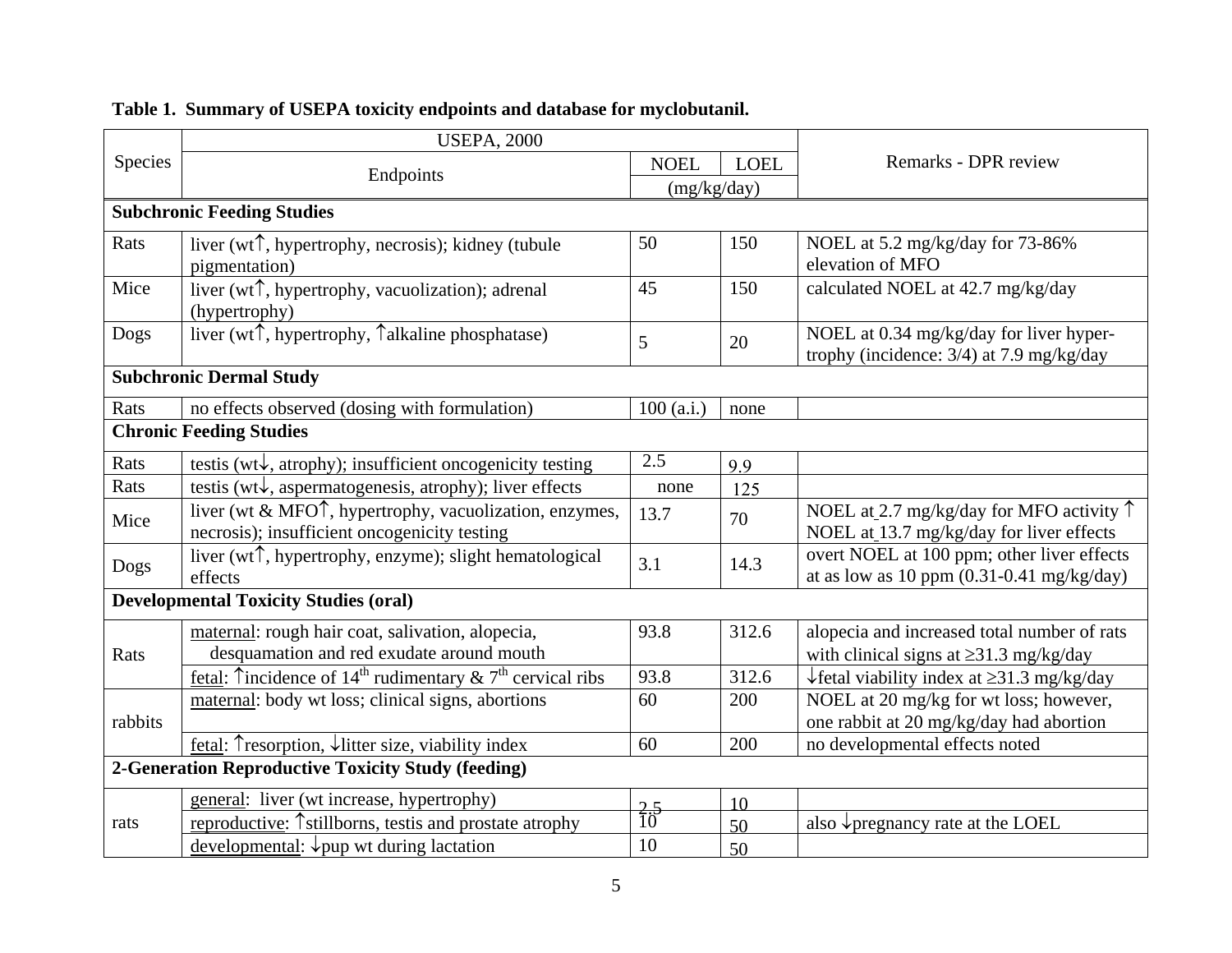<span id="page-10-0"></span>was reported at and above 300 ppm (a 73-86% increase at 300 ppm). Additional effects noted at 3,000 ppm were: decreased body weight, increased liver and kidney weight, changes in serum chemistry (increased cholesterol, decreased SGOT and albumin/globulin ratio) and gross observations in the liver (dark, swollen, enlarged). None of the rats at 30,000 ppm survived past day 63 of dosing. The NOEL was 100 ppm (5.2 mg/kg/day) based on the elevated MFO at the LOEL of 300 ppm (19.7 mg/kg/day). The NOEL was 1,000 ppm based on overt liver and kidney effects at 3,000 ppm. USEPA established a NOEL of 50 mg/kg/day at 1,000 ppm in the diet.

In the 3-month mouse study by Goldman and Harris (1986), groups of 10 Crl:CD-1 (ICR) BR mice per sex were fed diets containing myclobutanil (81.1% purity) at 0, 3, 10, 30, 100, 300, 1,000, 3,000, or 10,000 ppm. No effects were reported at or below 300 ppm. Effects noted at 1,000 ppm included: elevated MFO and SGPT activities, decreased cholesterol, increased liver weight, and centrilobular necrotic hepatitis. The NOEL was 300 ppm (42.7 mg/kg/day) based on liver effects at the LOEL of 1,000 ppm.

were fed diets containing myclobutanil (81.1% purity) at 0, 10, 200, 800, 1,600 ppm. increases in liver weight and serum alkaline phosphatase occurred at 800 ppm. In the 3-month dog study by McLaughlin and DiDonato (1984), groups of 2 beagle dogs per sex Centrilobular and midzonal hepatocytic hypertrophy was noted at 200, 800, and 1,600 ppm; with the respective incidences of 3/4, 4/4, and 4/4. No incidence of hypertrophy was observed in the controls and 10 ppm groups. Although the report considered hepatic hypertrophy mild and not adverse, it has been one of the most prominent endpoint consistently observed in many toxicity studies of myclobutanil. Dogs at 800 and 1,600 ppm also showed chronic nephritis and increases in liver weights and serum alkaline phosphatase. The NOEL was 10 ppm (0.34 mg/kg/day) based on liver hypertrophy at the LOEL of 200 ppm (7.9 mg/kg/day). Substantial uncertainty existed for the NOEL due to its 20-fold difference from the LOEL. Alternatively, USEPA (2000; Table 1) established a subchronic NOEL of 5 mg/kg/day (estimated from 200 ppm in the diet) based on

#### **5.4. Chronic Toxicity and Oncogenicity**

A 2-year study in rats, 2-year study in mice, and a 1-year study in dogs, all completed in 1986, were presented in the 1988 RCD. Only a brief presentation of the two 1993 high-dose studies in rats and female mice is given in this section. Detail information is given for the 1986 dog study to provide the needed perspectives for the relatively low NOEL for liver effects identified in the 3-month subchronic dog study (see: section 5.3).

In the rat oncogenicity study by Wolfe (1993), groups of 60 Crl:CD®BR VAF/Plus® rats per sex (including 10 rats/sex for interim sacrifice at 12 months) were fed diets containing 2,500 ppm myclobutanil (92.9% purity) for 104 weeks. The control groups consisted of 15 rats per sex. As expected, the treatment resulted in decreased body weight  $(-7%)$ , changes in clinical chemistry parameters, and marked histopathological findings in the liver and testes. No treatment-related oncogenicity was observed.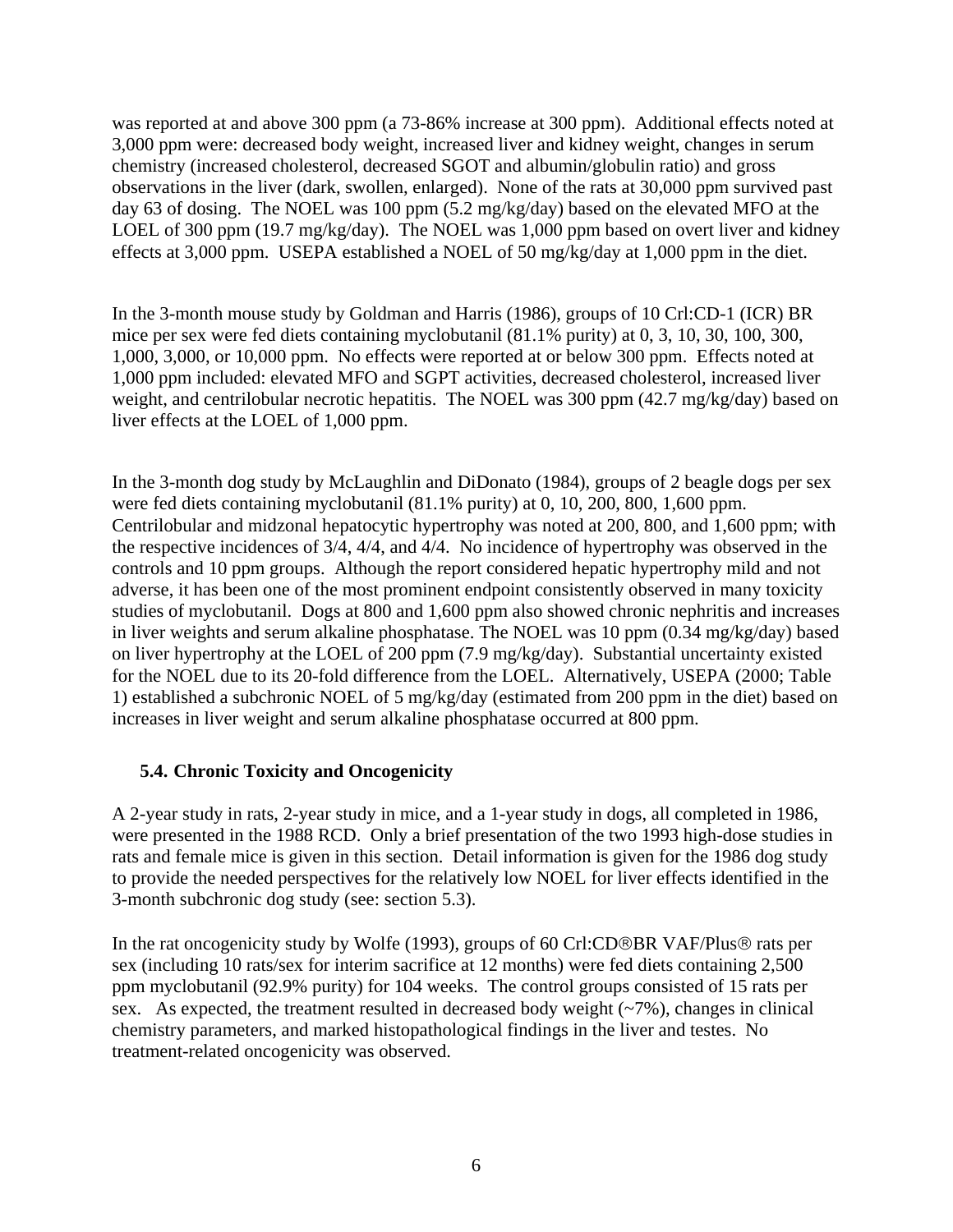<span id="page-11-0"></span>In the mice oncogenicity study by Anderson *et al* (1993), groups of 60 female Crl:CD®-1(ICR) BR mice (including 10 mice for interim sacrifice at 12 months) were fed diets containing 0 or 2,000 ppm myclobutanil (92.9% purity) for 18 months. The effects observed included lower body weight (2-12%), increased mean white blood cell count, increased liver weight, liver pathology (hypertrophy, necrosis, vacuolization, pigmentation), and adrenal cortical hypertrophy. No treatment related oncogenicity was observed.

In the chronic dog study by Goldman *et al* (1986), groups of 6 beagle dogs per sex were fed diets containing 0, 10, 100, 400, or 1,600 ppm myclobutanil (91.4% purity) for 1 year. No clinical signs were reported. Outstanding toxicological findings are summarized in Table 2. The NOEL was 100 ppm (3.91 mg/kg/day) based on hepatocellular hypertrophy and increased serum alkaline phosphatase in the females. It is interesting to note that this chronic NOEL for hepatocellular hypertrophy was 10-fold higher than the NOEL determined from the 3-month study. However, this difference in the NOEL could partly be due to the study design in selecting treatment levels such that, the difference between the LOELs in these two studies was only 2 fold (i.e., 200 ppm versus 400 ppm). Based on the two studies, a collective NOEL for liver hypertrophy could be established at 100 ppm. On the other hand, it should be noted that liver effects other than hypertrophy occurred at and below this NOEL. These effects included an increase in cholesterol, albeit with unclear dose-related trend, and increases in both absolute and relative liver weight (Table 2). Since these endpoints were consistent with the toxicity reported in many studies, their occurrence at 10 and 100 ppm may suggest that the NOEL of 100 ppm ([3.03-3.91](https://3.03-3.91) mg/kg/day) based on liver hypertrophy may not be sufficiently low for the protection of health. A long-term NOEL for liver effects may be near 10 ppm (0.41 mg/kg/day).

#### **5.5. Developmental Toxicity**

Two teratology studies and their accompanying range-finding studies are on file at DPR. These studies were presented in the 1988 RCD. More detailed information is given in this section to provide a more comprehensive reference to the toxicity database.

In the study by Costlow and Kane (1984a), groups of 25 pregnant Sprague-Dawley (Crl:CD(SD) BR) rats were given myclobutanil (84.5% purity) at 0, 31.3, 93.8, 312.6, and 468.9 mg/kg/day (in corn oil vehicle) through gavage during gestation day 6 through day 15. The results are summarized in Table 3. Many clinical signs were reported in the dams. They generally appeared within 5 days of dosing. The NOEL for maternal toxicity was 93.8 mg/kg/day based on the LOEL of 312.6 mg/kg/day for all five clinical signs listed in Table 3 (i.e., urogenital stain, alopecia, rough haircoat, desquamation, and salivation). It should be noted that there was an apparent increase in the incidence of alopecia at 31.3 and 93.8 mg/kg/day. One dam at 93.8 mg/kg/day also had rough hair coat. Taken all clinical signs together, the total number of animals with no reported clinical signs declined steadily with dose, starting at 31.3 mg/kg/day (Table 3). Therefore, the maternal NOEL for overall toxicity could be lower than 93.8 mg/kg/day. The developmental NOEL was 31.3 mg/kg/day based on the decreased fetal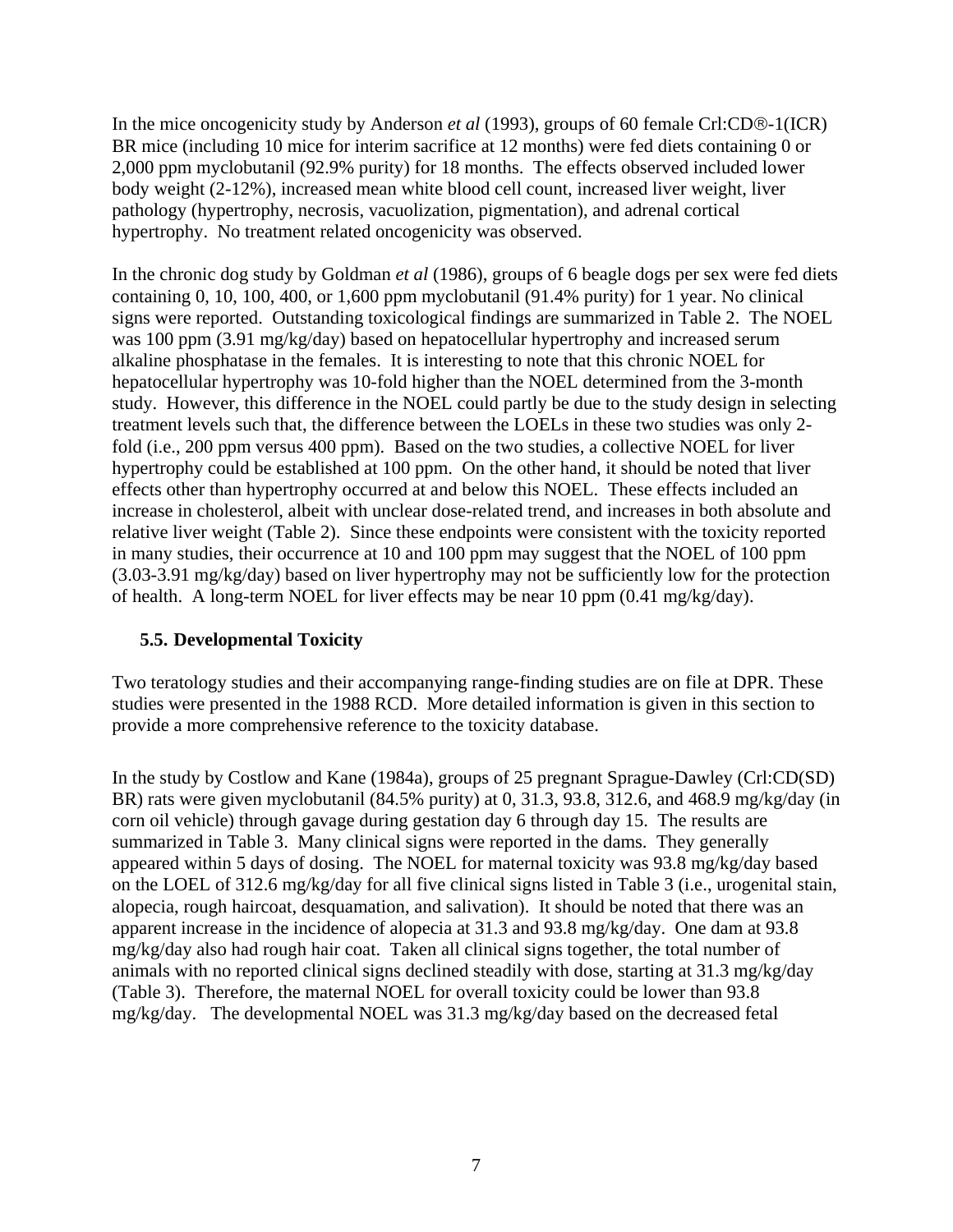|                                   | Concentration of myclobutanil in the diet (ppm) |              |             |             |              |  |
|-----------------------------------|-------------------------------------------------|--------------|-------------|-------------|--------------|--|
|                                   | $\theta$                                        | 10           | 100         | 400         | 1,600        |  |
| <b>MALES</b>                      |                                                 |              |             |             |              |  |
| dose in mg/kg/day (day 182-188)   | $\theta$                                        | 0.34         | 3.03        | 14.19       | 54.41        |  |
| liver wt in gm <sup>a</sup>       | 299(295)                                        | 265(300)     | 291(294)    | 291(337)    | $389(424)$ * |  |
| <b>FEMALES</b>                    |                                                 |              |             |             |              |  |
| dose in mg/kg/day (day 182-188)   | $\theta$                                        | 0.41         | 3.91        | 15.74       | 56.77        |  |
| alk. phosphatase (U/L); week 13   | 72.2                                            | 89.0         | 102.2       | 102.2       | $213.7*$     |  |
| alk. phosphatase (U/L); week 25   | 68.5                                            | 73.2         | 81.2        | 101.3       | $211.0*$     |  |
| alk. phosphatase (U/L); week 53   | 57.5                                            | 60.7         | 59.0        | 91.7*       | 187.0*       |  |
| cholesterol (mg/dl); wk 25        | 128.8                                           | 178.8        | 152.8       | 174.0       | 148.3        |  |
| cholesterol (mg/dl); wk 53        | 155.2                                           | 186.7*       | 166.0       | $201.7*$    | 171.7        |  |
| liver wt in gm <sup>a</sup>       | 226(290)                                        | $260(346)^*$ | $281*(330)$ | $295(370)*$ | $349(441)^*$ |  |
| <b>MALES AND FEMALES</b>          |                                                 |              |             |             |              |  |
| liver enlarged                    | 0/12                                            | 2/12         | 1/12        | 0/12        | 3/12         |  |
| liver accentuated architecture    | 0/12                                            | 0/12         | 0/12        | 0/12        | 3/12         |  |
| liver hypertrophy (centrilobular) | 0/12                                            | 0/12         | 0/12        | 3/12        | 11/12        |  |

## **Table 2. Toxicities of myclobutanil in a 1-year study in dogs by Goldman** *et al***., 1986.**

 $a/$  The first value is the absolute weight, the value in the parenthesis is the relative weight.

 $*$ : statistically significant from the controls at  $p<0.05$ . Signs given at the end of each set of liver weight value pertain to both the absolute and relative weight. Signs after the absolute weight pertain only to the absolute weight.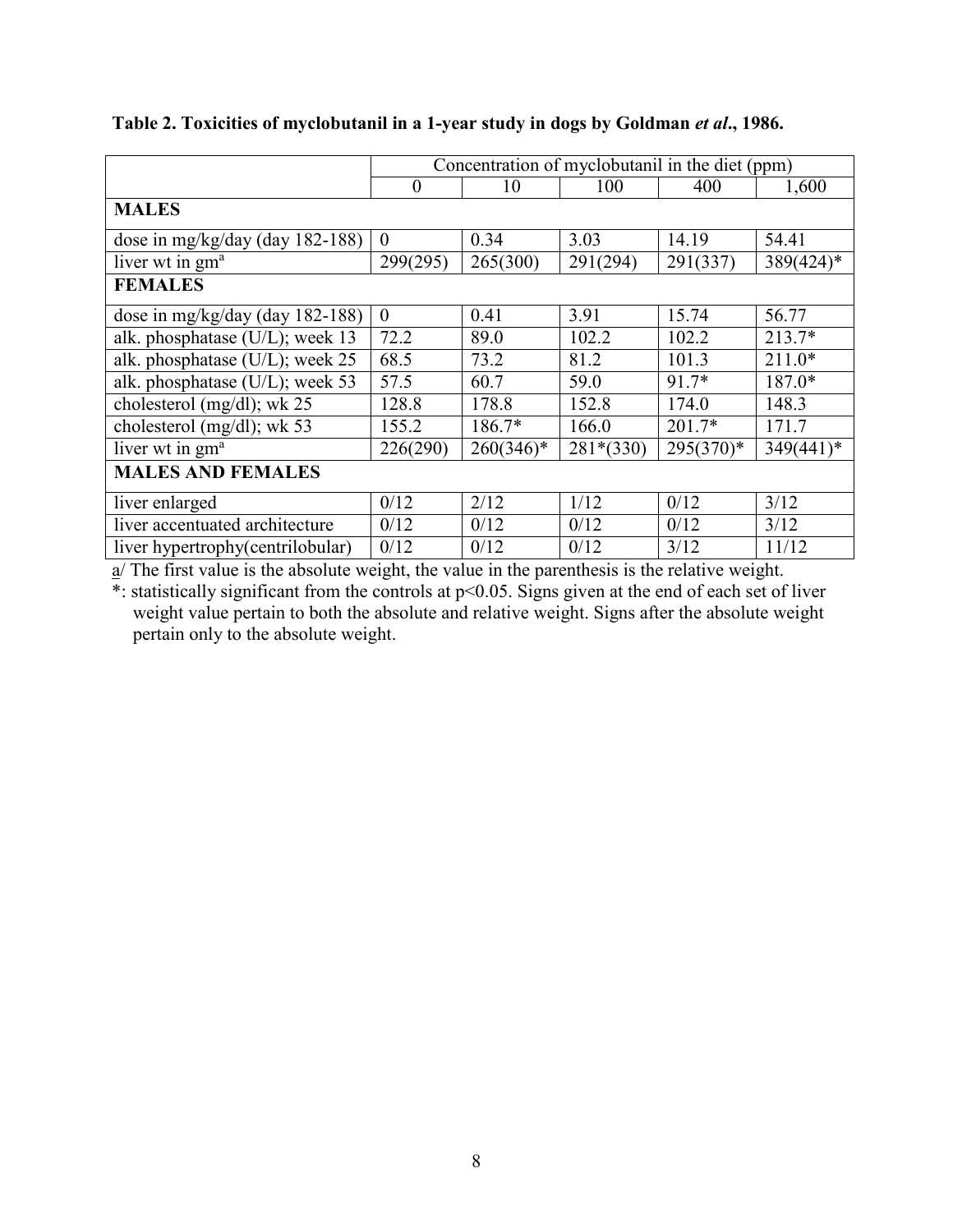|                                                 | Myclobutanil (mg/kg/day) |         |         |           |           |
|-------------------------------------------------|--------------------------|---------|---------|-----------|-----------|
|                                                 | $\Omega$                 | 31.3    | 93.8    | 312.6     | 468.9     |
| Animals with no clinical signs <sup>b</sup>     | 22                       | 18      | 17      | 13        | 3         |
| Urogenital stain <sup>b</sup>                   | 1(2)                     | 0(0)    | 0(0)    | 1(1)      | 6(17)     |
| Alopecia <sup>b</sup>                           | 2(20)                    | 7(42)   | 7(63)   | 7(67)     | 15(147)   |
| Rough haircoat <sup>b</sup>                     | 0(0)                     | 0(0)    | 1(1)    | 4(8)      | 8(27)     |
| Desquamation <sup>b</sup>                       | 0(0)                     | 0(0)    | 0(0)    | 1(12)     | 4(31)     |
| Salivation <sup>b</sup>                         | 0(0)                     | 0(0)    | 0(0)    | 3(3)      | 4(4)      |
| Viable fetus/litter                             | 15.3                     | $13.5*$ | $13.3*$ | $13.2*$   | $13.1*$   |
| Viability index (live fetus/implantation sites) | 0.95                     | 0.94    | $0.88*$ | $0.88*$   | $0.83*$   |
| Rib variations <sup>c</sup> ; fetus incidence   | 8/223                    | 7/213   | 11/185  | $34/200*$ | $72/201*$ |
| Rib variations <sup>c</sup> ; litter incidence  | 5/22                     | 6/24    | 7/21    | $16/23*$  | $20/22*$  |

**Table 3. Toxicities of myclobutanil in a rat teratology study by Costlow and Kane, 1984aa**.

a/ A total of 25 rats per group.

b/ The first value was the number of rats that showed the clinical sign; the value in parenthesis was the total number of times the effects were scored within the dose group during the entire study period.

 $c/$  Any variation includes  $7<sup>th</sup>$  cervical,  $14<sup>th</sup>$  rudimentary,  $14<sup>th</sup>$  full, or  $13<sup>th</sup>$  rudimentary rib.

\* Statistical significance at p<0.05.

viability index and increased skeletal variants at 93.8 mg/kg/day. It should be noted that fetal toxicity became apparent at 31.3 mg/kg/day (i.e., statistically significant decrease in viability index based on number of fetus per liter). Therefore, the developmental NOEL could also be lower than 31.3 mg/kg/day.

In the study by Costlow and Kane (1984b), groups of 18 pregnant New Zealand white rabbits were given myclobutanil (90.4% purity) at 0, 20.0, 60.0, and 200.0 mg/kg/day through gavage during gestation day 7 through day 19. Myclobutanil was adsorbed on amorphous silica Hi-Sil $\rightarrow$ 233 in an aqueous suspension of 1% (w/v) methylcellulose. A "water" control group without Hi-Sil was also included in the study. The results are summarized in Table 4. The maternal toxicity NOEL was 20.0 mg/kg/day based on loss of body weight during dosing period at and above 60.0 mg/kg/day. The depression on body weight gain was apparent on day 11, after 4 days of exposure. The weight gain resumed one day after the termination of treatment. Clinical signs were noted as early as within the first 2 days of dosing. It should also be noted that the gradual rise in the incidence of abortion began at 20.0 mg/kg/day. Abortion at 20.0 mg/kg/day occurred on day 19 and was reported as early resorption. Therefore, the maternal NOEL could be lower than 20.0 mg/kg/day. The developmental NOEL was 60 mg/kg/day based on marked reduction in fetal viability index (live fetus per number of implantation) at 200.0 mg/kg/day.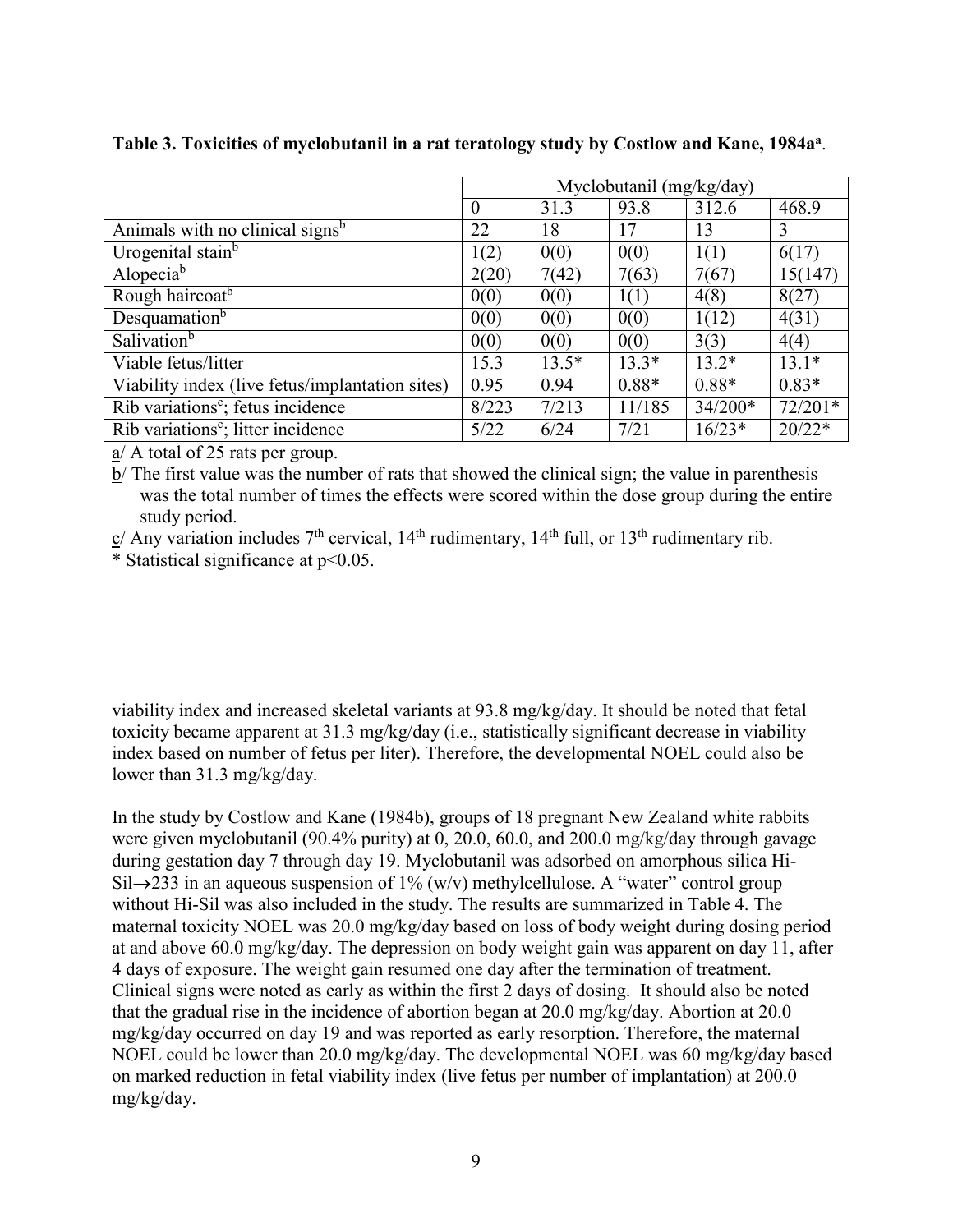USEPA established an acute NOEL of 60 mg/kg/day from this developmental toxicity study in rabbits. The NOEL was based on both maternal and fetal effects observed at the LOEL of 200 mg/kg/day. USEPA used this NOEL to evaluate the risk of acute dietary exposures, but restricted its application to assessing only the risk for females of child-bearing age (i.e.,  $13 - 50$ ) years old).

| Table 4. Toxicities of myclobutanil in a rabbit teratology study by Costlow and Kane, |
|---------------------------------------------------------------------------------------|
| 1984 <sup>a</sup>                                                                     |

| <b>Observations</b>                       | Controls |          | Myclobutanil (mg/kg/day) |          |                 |  |
|-------------------------------------------|----------|----------|--------------------------|----------|-----------------|--|
|                                           | water    | HiSil    | 20.0                     | 60.0     | 200.0           |  |
| Bloody urine <sup>b</sup>                 | 0(0)     | 0(0)     | 1(1)                     | 1(3)     | 8(35)           |  |
| Bloody anal/urogenital <sup>b</sup>       | 0(0)     | 0(0)     | 0(0)                     | 0(0)     | 2(4)            |  |
| Blood in pan <sup>b</sup>                 | 0(0)     | 0(0)     | 1(1)                     | 1(4)     | 7(22)           |  |
| Aborted material in pan <sup>b</sup>      | 0(0)     | 0(0)     | 0(0)                     | 1(1)     | 3(3)            |  |
| Abortion <sup>b</sup>                     | $\Omega$ | $\Omega$ |                          |          | 3               |  |
| Body Wt gain (ges. Day 7-20), kg          | 0.03     | $-0.02$  | 0.04                     | $-0.06c$ | $-0.28^{\circ}$ |  |
| Viable fetus/liter                        | 6.31     | 6.75     | 7.38                     | 6.50     | $2.70*$         |  |
| Viability Index (live fetus/implantation) | 0.91     | 0.91     | 0.93                     | 0.98     | $0.35*$         |  |
| Mean fetal body wt, kg                    | 0.0465   | 0.0454   | 0.0430                   | 0.0453   | 0.0375          |  |

 $a/$  A total of 18 rabbits per group.

b/ The first value was the number of animals with the specific observations; the value in parenthesis was the total number of time the effects were scored within the dose group during the gestation day 8 to day 29.

c/ The maternal weight was statistically different from the control on gestation day 11. The body weight gain was inhibited throughout the treatment period and resumed one day after the termination of treatment (day 20).

 $*$  statistically significantly different ( $p<0.05$ ) from the controls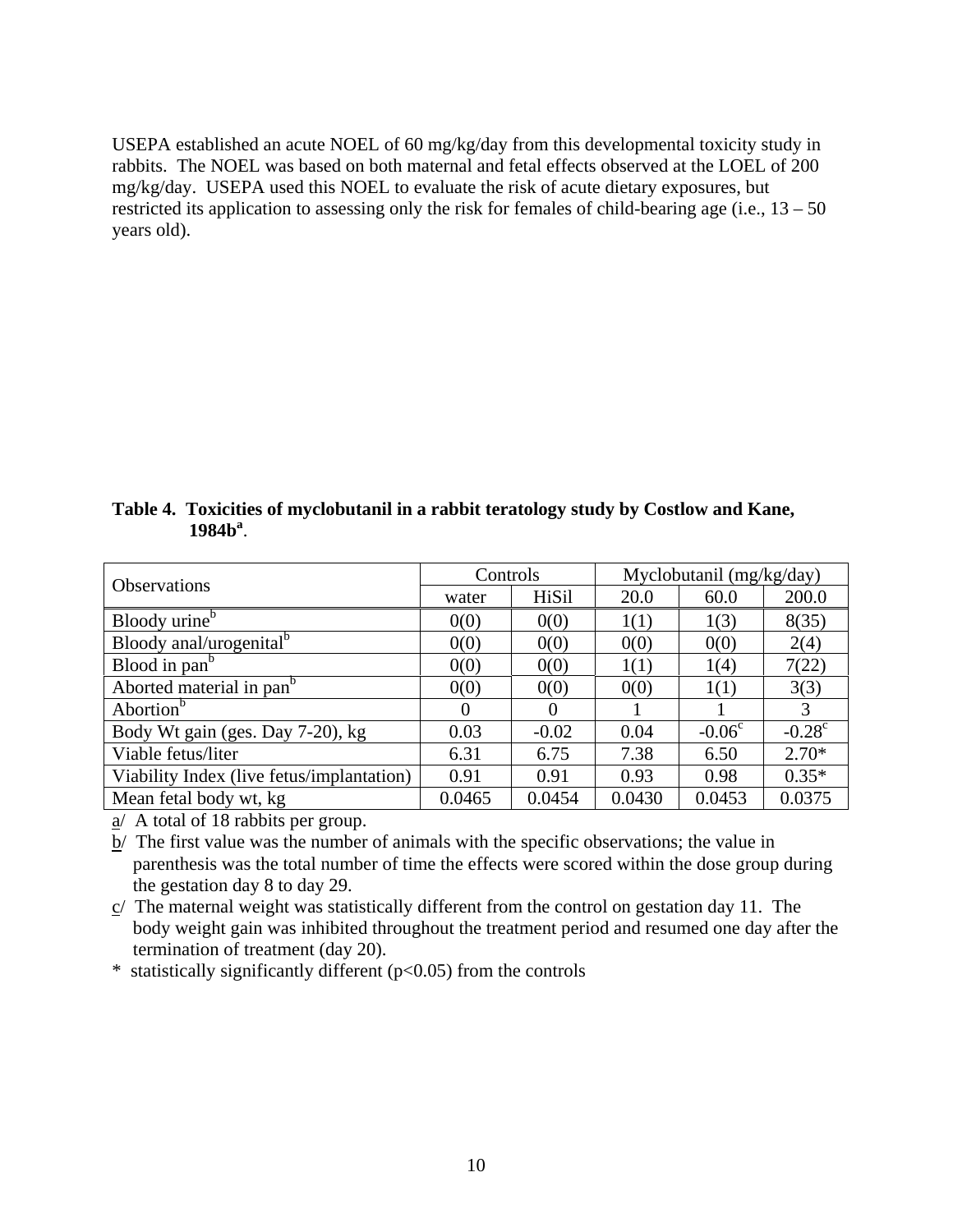#### <span id="page-15-0"></span>**5.6. Illness Report**

Data from California illness surveillance program (DPR, 1988-1998) showed that in the 10 years after the registration of myclobutanil for grapes, there were more than 160 cases of illnesses among California agricultural workers that could possibly be attributed to myclobutanil and its use. In a majority of cases, the possibility of concomitant exposure to other pesticides complicated the determination of a clear association of illnesses to a specific pesticide. The most prevalent effects reported for a possible exposure to myclobutanil included: skin rash, allergic dermatitis and itchiness, nausea, headaches, diarrhea, abdominal pain, vomiting, nosebleed, and eye irritation. The skin hypersensitivity is consistent with the positive results of hypersensitivity testing in guinea pigs for the technical grade myclobutanil (see: Section 5.2). Unfortunately, the database lack information for estimating the possible exposure level for these illnesses.

#### **6. DOSE RESPONSE ASSESSMENT**

Table 5 presents a list of NOELs and LOELs that are pertinent for establishing toxicity thresholds for assessing the risk of dietary exposures.

#### **6.1. Acute NOEL**

Toxicological studies which reported clinical and toxicological findings occurring within a few days of dosing were reviewed for establishing an acute NOEL for assessing the risk of dietary exposures. The focus of the database review was on oral studies. The database showed that teratology studies provided the lowest short-term LOELs. Since maternal clinical signs appeared within 2 to 5 days of dosing, and the possibility that developmental effects could occur from exposure at a narrow window of developmental stage, teratology studies are pertinent for establishing an acute NOEL.

The developmental NOEL of 31 mg/kg/day in rats was used in the 1988 RCD (CDFA, 1988) to characterize the risk of acute occupational exposures. This NOEL was based on the decreased fetal viability and increased skeletal variations at the LOEL of 93.8 mg/kg/day (Table 5). A maternal NOEL of 93.8 mg/kg/day was previously determined from the same study (CDFA, 1988) based on several clinical signs of toxicity (urogenital stain, alopecia, rough haircoat, disquamation, salivation). However, as discussed in Section 5.5, this NOEL could be considered insufficient for the protection of health since developmental effects (decreased viability index) and maternal effects (alopecia, increased total number of rats with clinical signs) occurred at the lowest tested dose of 31.3 mg/kg/day.

DPR review showed that the maternal NOEL in rabbits was 20.0 mg/kg/day based on the gestational body weight loss at the LOEL of 60.0 mg/kg/day. Without data to demonstrate which of the two tested species, rats or rabbits, are more sensitive, it is prudent to use the lower NOEL of 20.0 mg/kg/day from the rabbit study to characterize the potential risk of acute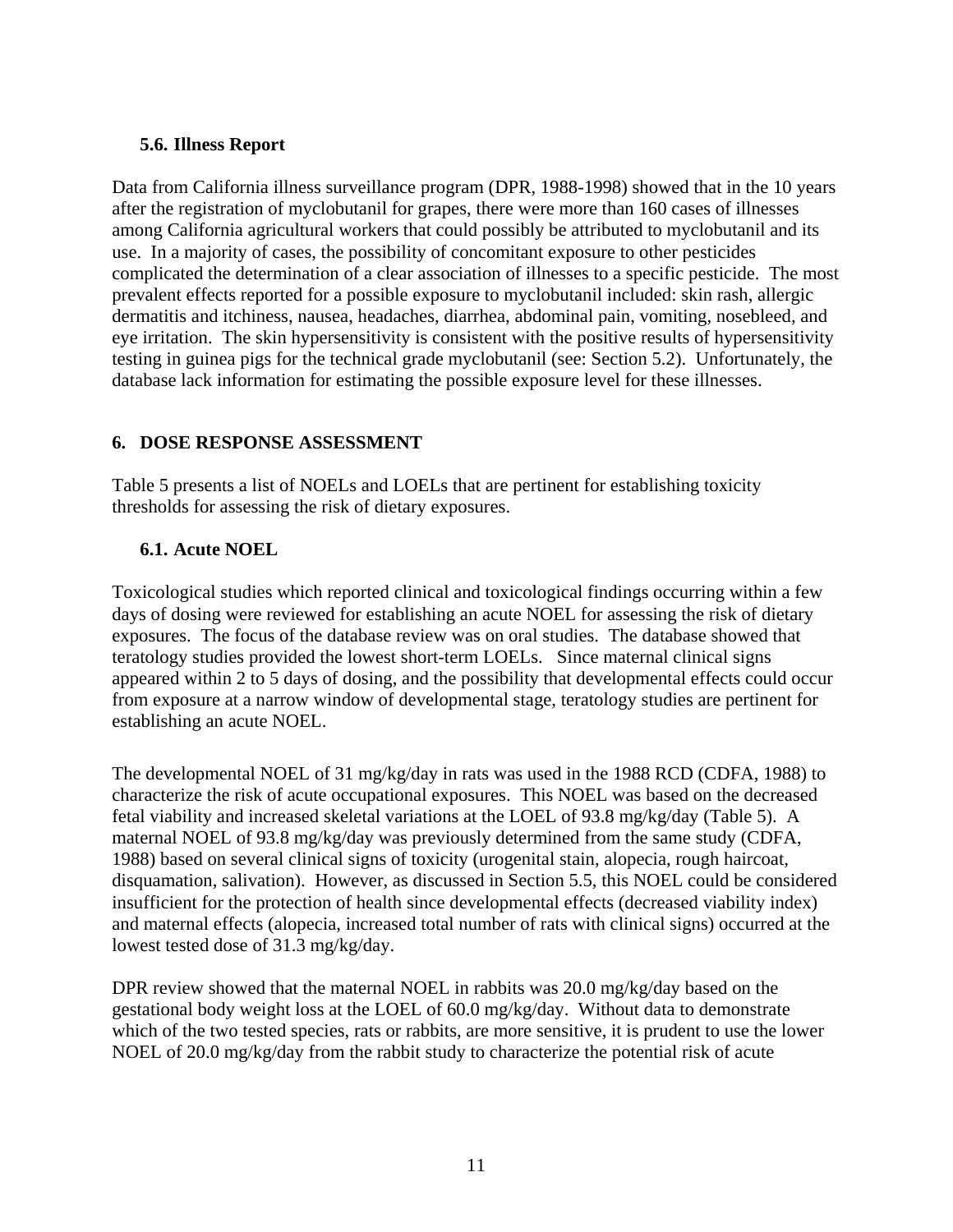### **Table 5. List of NOELs and LOELs of myclobutanil pertinent for the selection of toxicity thresholds for risk assessment.**

|                    |                                                   | <b>NOEL</b>     | <b>LOEL</b> |                |
|--------------------|---------------------------------------------------|-----------------|-------------|----------------|
| Study              | Toxicity endpoints                                |                 | (mg/kg/day) |                |
| Teratology rats    | Maternal: alopecia; # of rats with clinical signs | $\qquad \qquad$ | 31.3        |                |
|                    | Maternal: rough hair coat                         | 31.3            | 93.8        |                |
|                    | Maternal: several clinical signs, high incidences | 93.8            | 312.6       |                |
|                    | Fetal: viability                                  |                 | 31.3        |                |
|                    | Fetal: viability, skeletal variant                | 31.3            | 93.8        |                |
| Teratology rabbits | Maternal: abortion                                |                 | 20.0        | $\overline{2}$ |
|                    | Maternal: loss of weight                          | 20.0            | 60.0        | $\overline{2}$ |
|                    | Fetal: viability                                  | 60.0            | 200         | $\overline{2}$ |
| 3-month rats       | <b>Elevated MFO</b>                               | 5.2             | 19.7        | 3              |
|                    | Overt toxicity in liver, kidney                   | 52              | 197         | 3              |
| 3-month dogs       | Liver hypertrophy                                 | 0.34            | 7.9         | $\overline{4}$ |
| 1-year dogs        | Liver hypertrophy, AKP                            | 3.91            | 15.7        | 5              |
|                    | Cholesterol, liver weight                         | 0.41            | 3.91        | 5              |
| 2-gen reproduction | Liver wt, hypertrophy, testicular hypertrophy     | 2.5             | 10          | 6              |

MFO: mixed function oxidase; AKP: serum alkaline phosphatase.

Ref: 1) Costlow and Kane, 1984a; 2) Costlow and Kane, 1984b; 3) O'Hara and Didonato, 1984; 4) McLaughlin and DiDonato, 1984; 5) Goldman et al., 1986; 6) Costlow and Harris, 1985.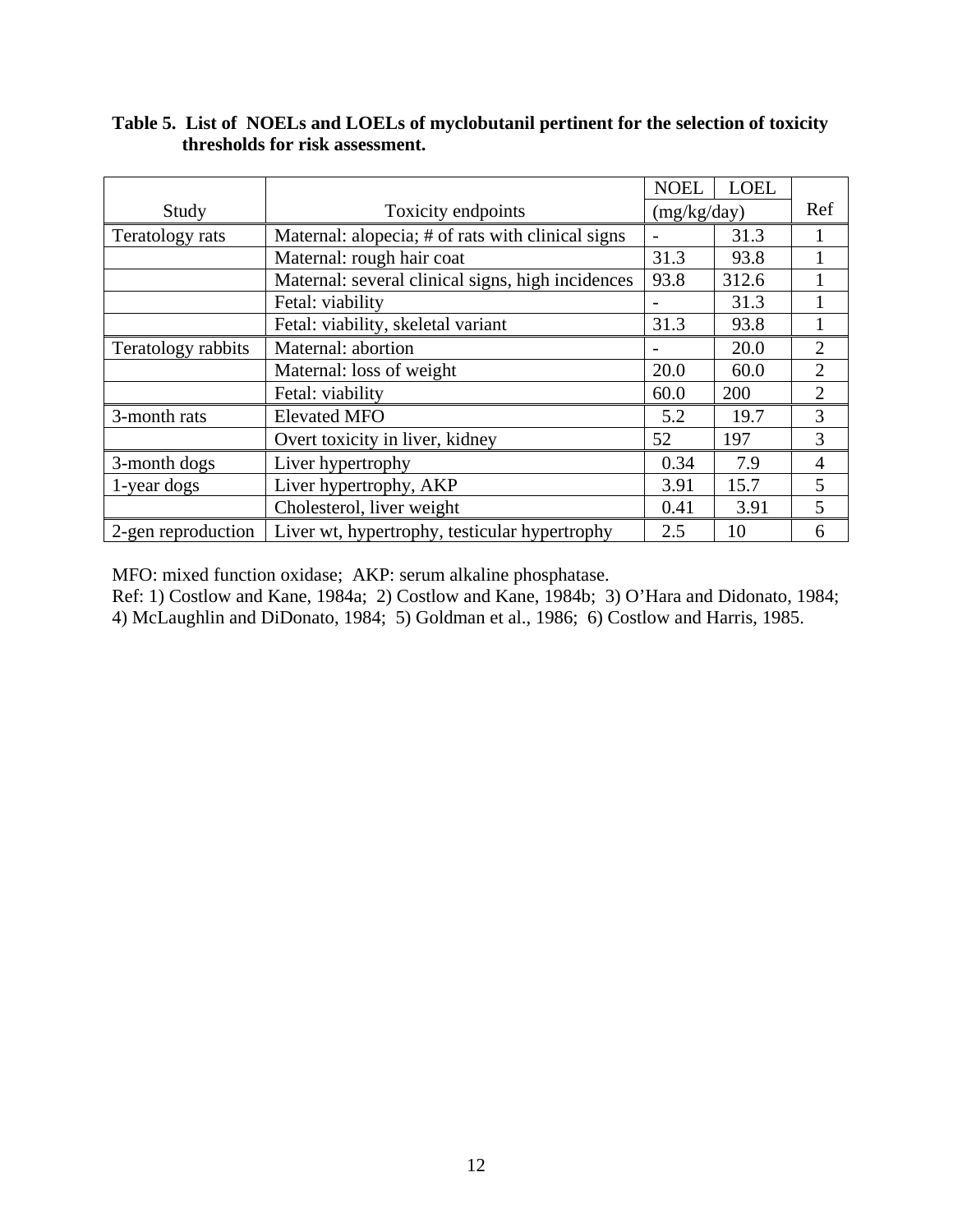<span id="page-17-0"></span>dietary exposures. It should be noted that, abortion (Table 4) occurred in one out of the 18 rabbits at this NOEL (Table 5; Section 5.5 discussion). Since abortion was one of the consistent endpoint in all treatment groups of this study, considerations should be given in determining an acceptable level of MOEs calculated from this NOEL (see Section 9 for further discussion).

### **6.2. Chronic NOEL**

A chronic NOEL of 2.5 mg/kg/day (50 ppm in the diet) from the rat reproductive toxicity study was used in the 1988 RCD (CDFA, 1988; Costlow and Harris, 1985) to characterize the risk of chronic exposures. This NOEL was based on increased liver weight and centrilobular hepatocyte hypertrophy, and testicular atrophy at the LOEL of 10 mg/kg/day (200 ppm in the diet). This same NOEL was used by USPEA (USEPA, 2000; Table 1) in the recent evaluation of tolerances for myclobutanil. No new data on chronic toxicity of myclobutanil has been reported since the 1988 RCD. Therefore, the same NOEL of 2.5 mg/kg/day is used in this assessment for characterizing the chronic dietary exposure of myclobutanil. However, it should be noted that the subchronic and chronic dog studies (Table 5; Sections 5.3 and 5.4 discussions) indicated that a NOEL for liver effects may be closer to 0.41 mg/kg/day. This is approximately 6-fold below the NOEL of 2.5 mg/kg/day for testicular effects.

Negative evidence from the oncogenicity studies in rats and mice, and the genotoxicity studies formed the basis of USEPA's classifying myclobutanil as Group E, no evidence for oncogenicity in humans (USEPA, 2000). Therefore, no cancer risk assessment is performed for this assessment.

# **7. DIETARY EXPOSURE ASSESSMENT**

Residues of myclobutanil has been detected in a few commodities under USDA Pesticide Data Program (PDP) and in DPR 1997 Priority Pesticide Program (PPP) targeting grapes. The highest residue levels detected under these two programs during 1995-98 are given in Table 6. In general, the level of residue detected was substantially below the tolerance, with the exception that the 1998 PDP program detected a maximum residue in strawberries that exceeded the tolerance published in May, 2000 (USEPA, 2000). In the 1995-98 PDP database, the percentage of residue detection were below 10% for all commodities, with the exception that residue was detected in 25% of grape samples and 15-20% of strawberry samples.

 Dietary exposure assessment for various population subgroups was conducted using DEEM® software (version 7.705) from Novigen Sciences Inc. Dietary exposures were estimated for a total of 27 population subgroups that accounted for the 5 U.S. regions (Northeast, Midwest, Southern, Western, Pacific), and the various combinations of gender, age, and physiological statuses (e.g., pregnancy, nursing). The food consumption data were based on the 1989-1992 Continuing Surveys of Food Intakes by Individuals (CSFII) conducted by USDA. Although this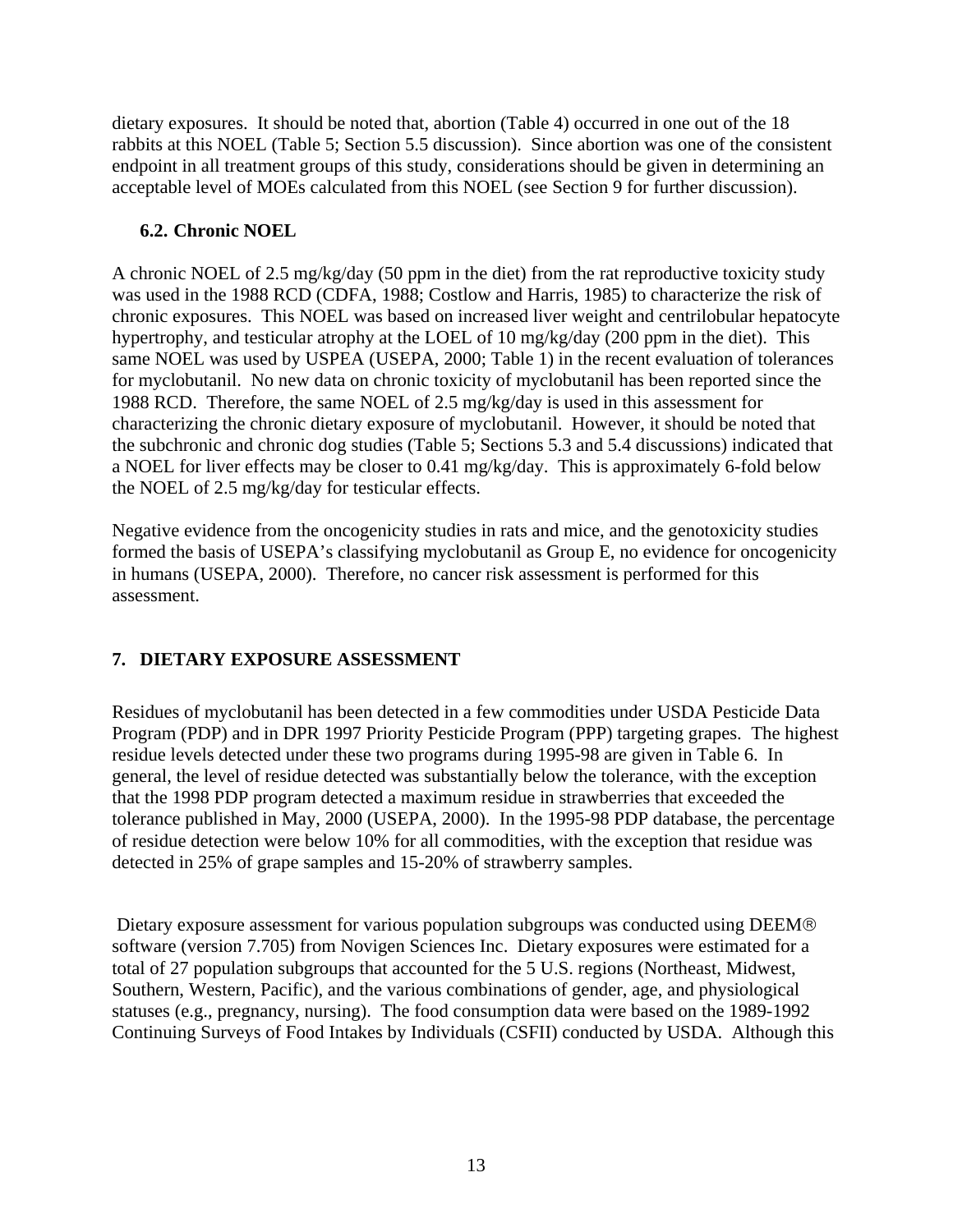|                          |                  |                          | DPR PPP                  |                          |                          |                          |
|--------------------------|------------------|--------------------------|--------------------------|--------------------------|--------------------------|--------------------------|
|                          | Tolerance        | 1995                     | 1996                     | 1997                     | 1998                     | 1997                     |
| Apples                   | 0.5              | 0.033                    | 0.025                    | $\overline{\phantom{a}}$ | $-$                      | $\blacksquare$           |
| Apple Juice              | 0.5              |                          | $\leq 0.046$             | $\leq 0.045$             | $\leq 0.045$             |                          |
| Cantaloupe               | 0.2              | $\overline{\phantom{a}}$ | $\overline{a}$           | $\overline{a}$           | $\leq 0.045$             | $\overline{a}$           |
| Carrots                  | 0.03             | 0.014                    | $\leq 0.046$             | $\overline{\phantom{a}}$ | $\blacksquare$           | $\overline{\phantom{0}}$ |
| Grapes                   | 1.0              | 0.44                     | 0.54                     |                          |                          | 0.29                     |
| Grape Juice              | $\overline{1.0}$ | $\overline{a}$           | $\overline{\phantom{0}}$ | $\overline{\phantom{0}}$ | $\leq 0.045$             | $\equiv$                 |
| <b>Green Beans</b>       | 0.03             | $\overline{a}$           | $\leq 0.046$             | $\leq 0.045$             | $\overline{a}$           | $\overline{a}$           |
| Green Beans, C&F         | 0.03             | $\overline{\phantom{0}}$ |                          | $\blacksquare$           | $\leq 0.045$             | $\blacksquare$           |
| Peaches                  | 2.0              | 0.10                     | 0.095                    | 0.025                    | $\Box$                   |                          |
| Pears                    | 0.5              |                          |                          | $\leq 0.045$             | $\leq 0.057$             |                          |
| Spinach, fresh           | 0.03             | $\overline{a}$           | $\leq 0.057$             | $\leq 0.076$             | $\overline{\phantom{0}}$ | $\overline{a}$           |
| Spinach, canned          | 0.03             | $\overline{\phantom{a}}$ |                          | $\leq 0.076$             | $\leq 0.083$             | $\overline{\phantom{a}}$ |
| Strawberries, fresh      | 0.5              |                          |                          |                          | 0.55                     |                          |
| Strawberries, frozen     | 0.5              |                          |                          | $\overline{a}$           | 0.14                     |                          |
| <b>Sweet Corn</b>        | 0.03             |                          | $\leq 0.046$             | $\overline{\phantom{0}}$ |                          |                          |
| <b>Sweet Peas</b>        | 0.03             | $\overline{\phantom{a}}$ | $\leq 0.046$             | $\overline{\phantom{a}}$ | $\blacksquare$           | $\blacksquare$           |
| Sweet potatoes           | 0.03             | $\overline{\phantom{a}}$ | $\leq 0.046$             | $\leq 0.045$             | $\leq 0.045$             | $\overline{\phantom{a}}$ |
| Tomatoes                 | 0.3              |                          | 0.025                    | 0.040                    | 0.16                     |                          |
| Winter Squash,<br>fresh  | 0.2              |                          |                          | 0.013                    | 0.013                    |                          |
| Winter Squash,<br>frozen | 0.2              |                          |                          | $\leq 0.045$             | $\leq 0.045$             |                          |

**Table 6. The highest residue level (in ppm) detected in 1995-98 USDA and 1997 DPR commodity monitoring programs<sup>a</sup> .** 

a/ USDA: Pesticide Data Program; DPR: Priority Pesticide Program. The highest detection limits were given when residues were not detected in a commodity. The percentage of sample with detected residue was generally below 10%, except in grapes  $(-25%)$  and strawberries (15- to 20%).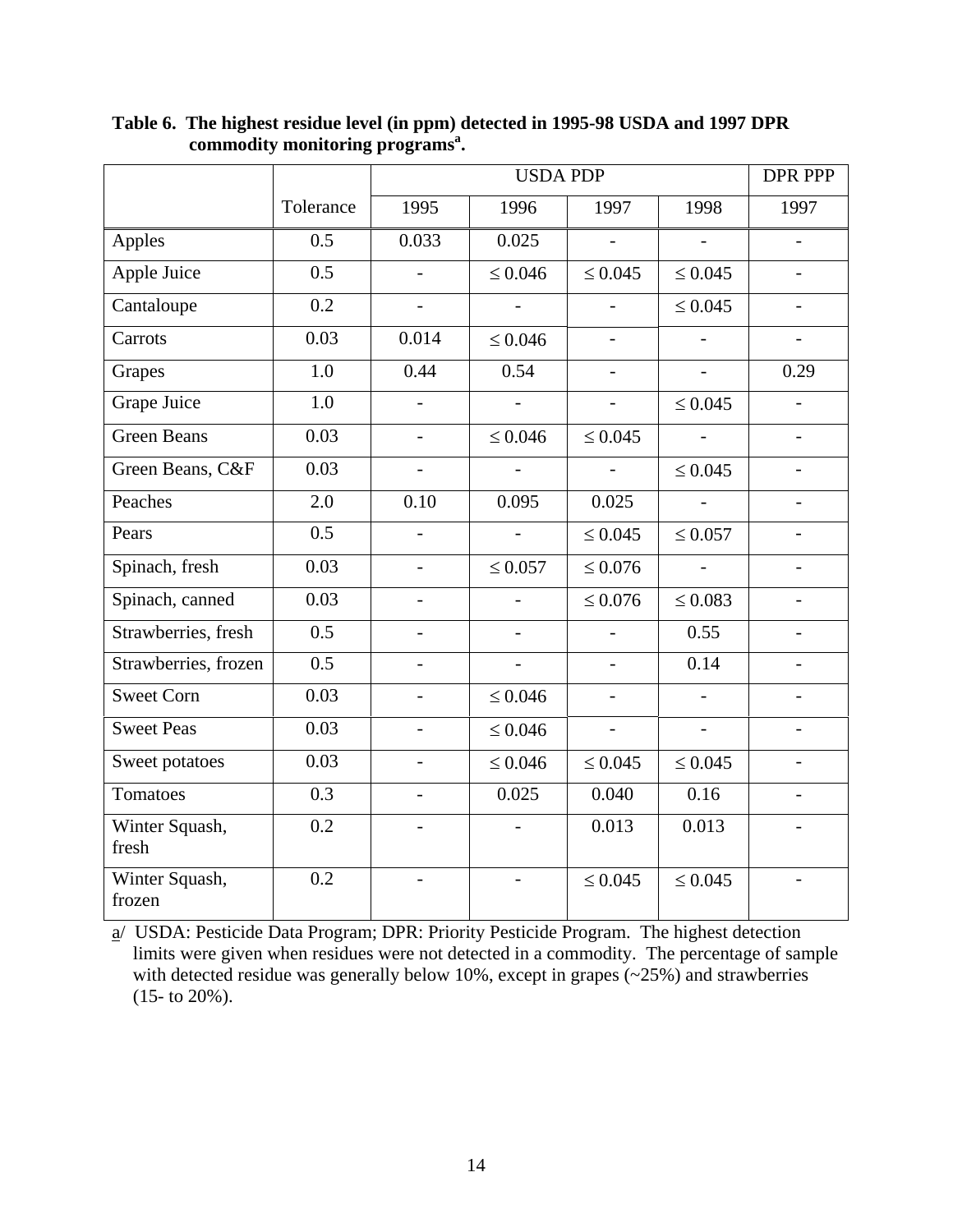<span id="page-19-0"></span>assessment is for evaluating the tolerance of myclobutanil and its metabolite in strawberries and asparagus, all commodities with a valid tolerance (as listed under Section 2, Current Tolerance) are included in the exposure analysis. This accounts for the possibility of concomitant exposure through eating foods other than strawberries and asparagus. The large number of commodities included in the dietary results in nearly identical profile of acute exposure for "eaters" (those who consumed at least one commodity included in the analysis) and "non-eaters" (those who did not consume any commodities in the analysis).

The assessment followed a tier approach. In the initial screening tier assessment, the assumption for the acute exposure was that all commodities contained residues at the tolerance. The screening assessment for chronic exposures assumed that all commodities contained residues at one-half of the tolerance. Although these assumptions present a highly unlikely scenario, further refining assessment will not be necessary if the results show a MOE that is greater than the level generally considered protective for human health (i.e., MOE of at least 100).

The results of this screening analysis for representative population subgroups are presented in Table 6 for both the acute exposure at the 95<sup>th</sup> and 99<sup>th</sup> percentiles, and the chronic exposure. Chronic exposure represented the mean exposure of the each population subgroup. Of all the population subgroups, infants ( $\leq 1$  year old) and children 1 – 6 years old had the highest exposures. No further refinement of dietary exposure to reflect a more realistic exposure scenario was conducted beyond this screening analysis. The rationale for this decision is presented in Section 9 (Risk Appraisal).

#### **8. RISK CHARACTERIZATION**

The potential risk of myclobutanil dietary exposure was characterized in terms of MOE for nononcogenic effects. The MOE is the ratio of the NOEL to the exposure. The lower the exposure the higher the MOE, showing a greater margin from the NOEL. The MOEs for the 95<sup>th</sup> and 99<sup>th</sup> percentile of acute exposure and the chronic exposure are presented in Table 7.

When calculated from a NOEL determined in laboratory animals, a MOE exceeding 100 is generally considered as sufficiently large for the protection of human health. This MOE of 100 is a multiplication of two factors of 10. A MOE of 100 allows for a possibility that humans could be as much as 10-fold more sensitive than laboratory animals, and that there can be as much as 10-fold difference in sensitivity within a human population.

#### **8.1. Acute Risk**

The screening level MOEs corresponding to a  $95<sup>th</sup>$  percentile of exposure for the population subgroups having the highest exposures were:  $270 - 520$  for infants ( $\leq 1$  year old) and 410 for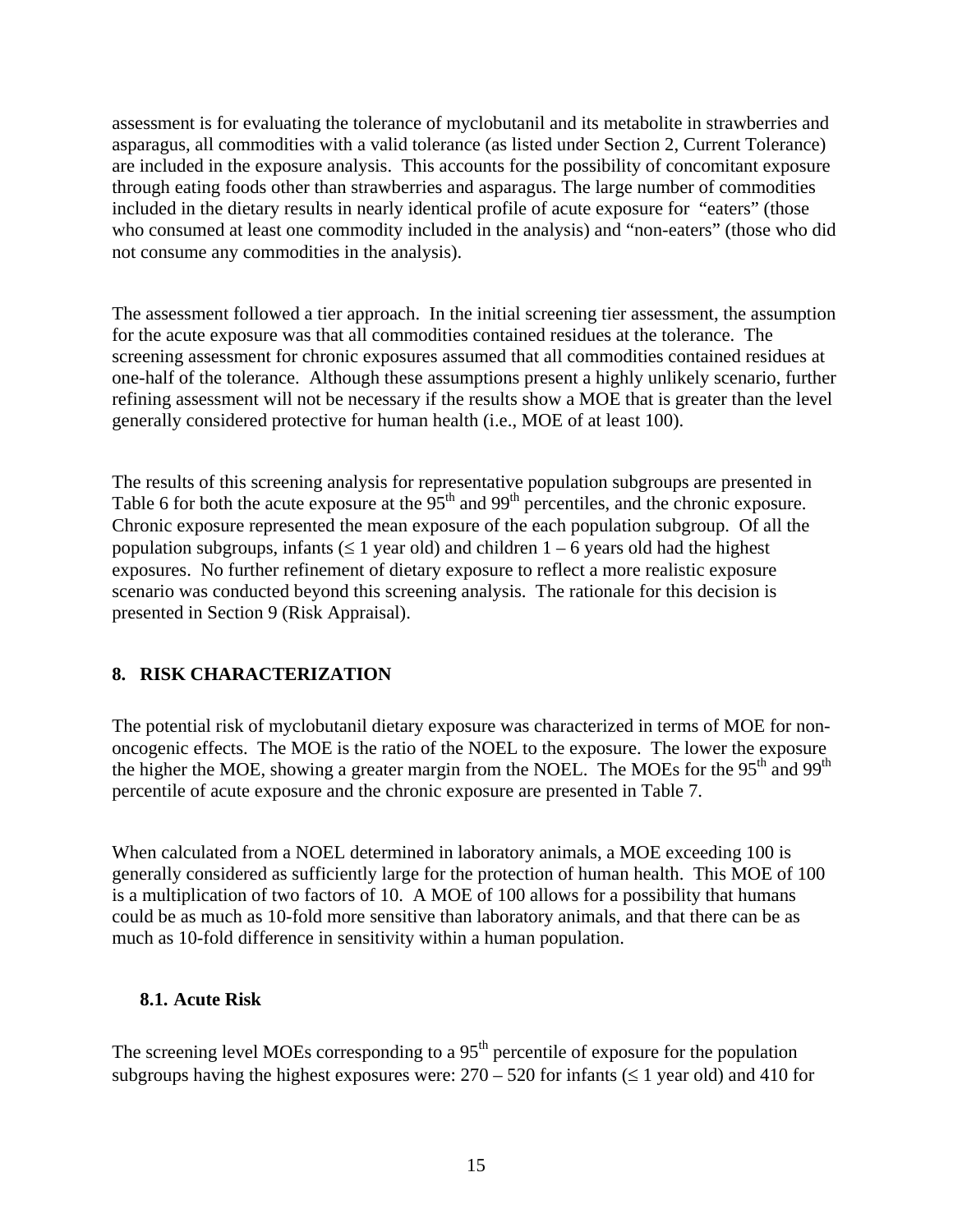|                                     | Exposure (mg/kg/day) |                  |                      | $MOE^b$            |                  |         |
|-------------------------------------|----------------------|------------------|----------------------|--------------------|------------------|---------|
|                                     | Acute (percentile)   |                  | Chronic <sup>c</sup> | Acute (percentile) |                  | Chronic |
| <b>Population Subgroups</b>         | 95 <sup>th</sup>     | 99 <sup>th</sup> | Ave                  | $95^{\text{th}}$   | 99 <sup>th</sup> | Ave     |
| U.S. Population (total)             | 0.018                | 0.041            | 0.0108               | 1,100              | 490              | 920     |
| Western region                      | 0.021                | 0.044            | 0.0118               | 960                | 450              | 860     |
| Infants (all)                       | 0.065                | 0.097            | 0.0350               | 310                | 210              | 280     |
| Infants – Nursing                   | 0.039                | 0.072            | 0.0150               | 520                | 280              | 660     |
| Infants $-$ non nursing             | 0.074                | 0.106            | 0.0434               | 270                | 190              | 240     |
| Children 1-6 yrs                    | 0.049                | 0.081            | 0.0338               | 410                | 250              | 300     |
| Children $7-12$ yrs                 | 0.022                | 0.034            | 0.0160               | 910                | 700              | 620     |
| Females 13-19, non-pregnant/nursing | 0.011                | 0.017            | 0.0070               | 1,760              | 1,200            | 1,440   |
| Females 20+, non-pregnant/nursing   | 0.011                | 0.019            | 0.0072               | 1,750              | 1,100            | 1,400   |
| Females 13-50 yrs                   | 0.011                | 0.018            | 0.0066               | 1,820              | 1,120            | 1,500   |
| Females 13+, pregant/not nursing    | 0.014                | 0.021            | 0.0092               | 1,460              | 940              | 1,100   |
| Females 13+, nursing                | 0.019                | 0.041            | 0.0126               | 1,050              | 490              | 800     |
| Males 13-19 yrs                     | 0.013                | 0.022            | 0.0084               | 1,550              | 930              | 1,200   |
| Males $20+$ yrs                     | 0.010                | 0.017            | 0.0064               | 1,980              | 1,190            | 1,540   |
| Seniors $55+$ yrs                   | 0.012                | 0.021            | 0.0086               | 1,620              | 950              | 1,160   |

#### **and the corresponding MOEs.<sup>a</sup> Table 7. Dietary exposure to myclobutanil and its metabolite from all crops at tolerances**

a/ The exposure was estimated using DEEM software (version 7.705) from Nogiven Sciences Inc. The consumption data was based on USDA 1989-92 Continuing Surveys of Food Intakes by Individuals. Residue levels were assumed to be at the tolerance in the acute exposure assessment, and at one-half of tolerance in the chronic exposure assessment.

b/ MOE: Margin of exposure, calculated as the ratio of the NOEL to the exposure. The acute NOEL was 20 mg/kg/day. The chronic NOEL was 2.5 mg/kg/day.

 $c/$  Chronic exposure represented the average exposure of each population subgroup.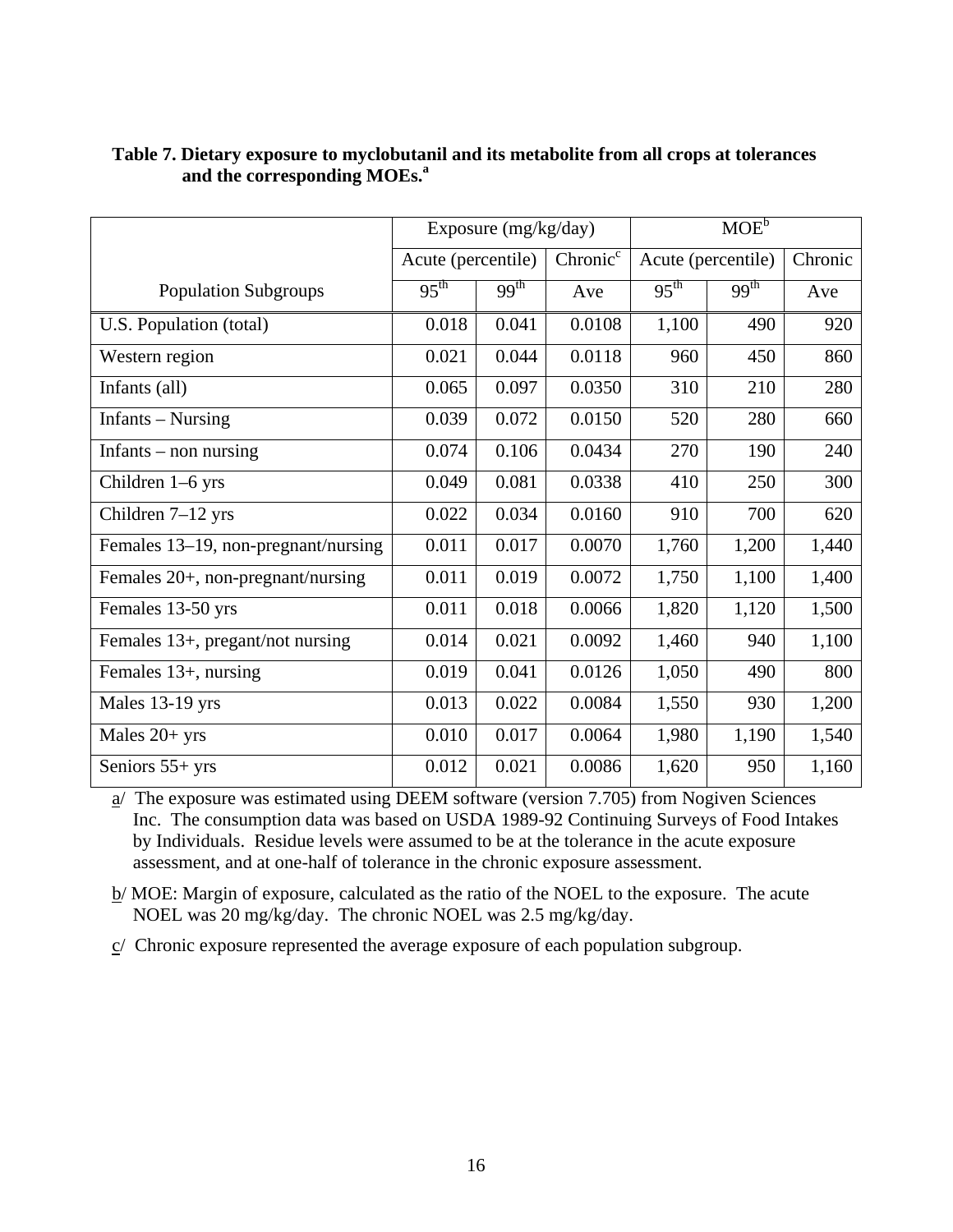<span id="page-21-0"></span>children  $1 - 6$  years old. The MOEs for other population subgroups were above 900. The MOEs for infants are approximately 3-fold above the MOE of 100 generally considered sufficient for the protection of human health.

### **8.2. Chronic Risk**

The screening level MOEs corresponding to the population subgroups having the highest exposures were  $240 - 660$  for infants ( $\leq 1$  year old) and 300 for children  $1 - 6$  years old. The MOE for Children 7 – 12 years old was also within the comparable range (MOE at 620). The MOEs for other population subgroups were at or above 800. The MOEs for infants and children 1 – 6 years old were approximately 2.5- to 3-fold above the MOE of 100.

## **9. RISK APPRAISAL**

The MOEs presented in the preceding section and in Table 7 were screening levels of dietary risk to myclobutanil. The uncertainties associated with these analyses are presented in this section.

## **9.1. Toxicity Assessment**

Studies in laboratory animals consistently showed toxicities of myclobutanil in the liver, the testes, and in the survival and development of fetuses. However, uncertainties exists in the determination of NOELs for the most sensitive endpoints for use in characterizing the risk of potential dietary exposures.

The acute NOEL of 20 mg/kg/day used in this assessment was based on the loss of body weight in pregnant rabbits that received oral dosing of myclobutanil at 60 mg/kg/day (Table 4). The body weight gain resumed one day after the cessation of treatment, indicating that the treatment effect was acute in nature. Moreover, lower body weight had been a consistent endpoint reported in laboratory animals exposed to myclobutanil. Therefore, it is an appropriate endpoint for assessing the risk of all population subgroups, not just for women of child-bearing age. However, some degree of uncertain existed in the delineation of the NOEL. As shown in Table 4, abortion occurred in one of the 18 rabbits at 20 mg/kg/day. Abortion was a consistent endpoint in all treatment groups in this study. The flat dose-response curve between the 20 and 60 mg/kg/day (Table 4) presented some degree of uncertainty in terms of whether the NOEL could be below or above 20 mg/kg/day.

The chronic NOEL of 2.5 mg/kg/day in rats were used in this assessment was based not only on testicular effects but also liver effects (liver weight increase and hypertrophy). Thus, the NOEL is pertinent for assessing the risk of all population subgroups. Some uncertainty existed in the adequacy of this NOEL for protection against liver toxicities. Based on the studies in dogs (3 month and 1-year studies), the NOEL for liver toxicity could be as much as 6-fold lower than the NOEL of 2.5 mg/kg/day (see: Section 6.2 discussions).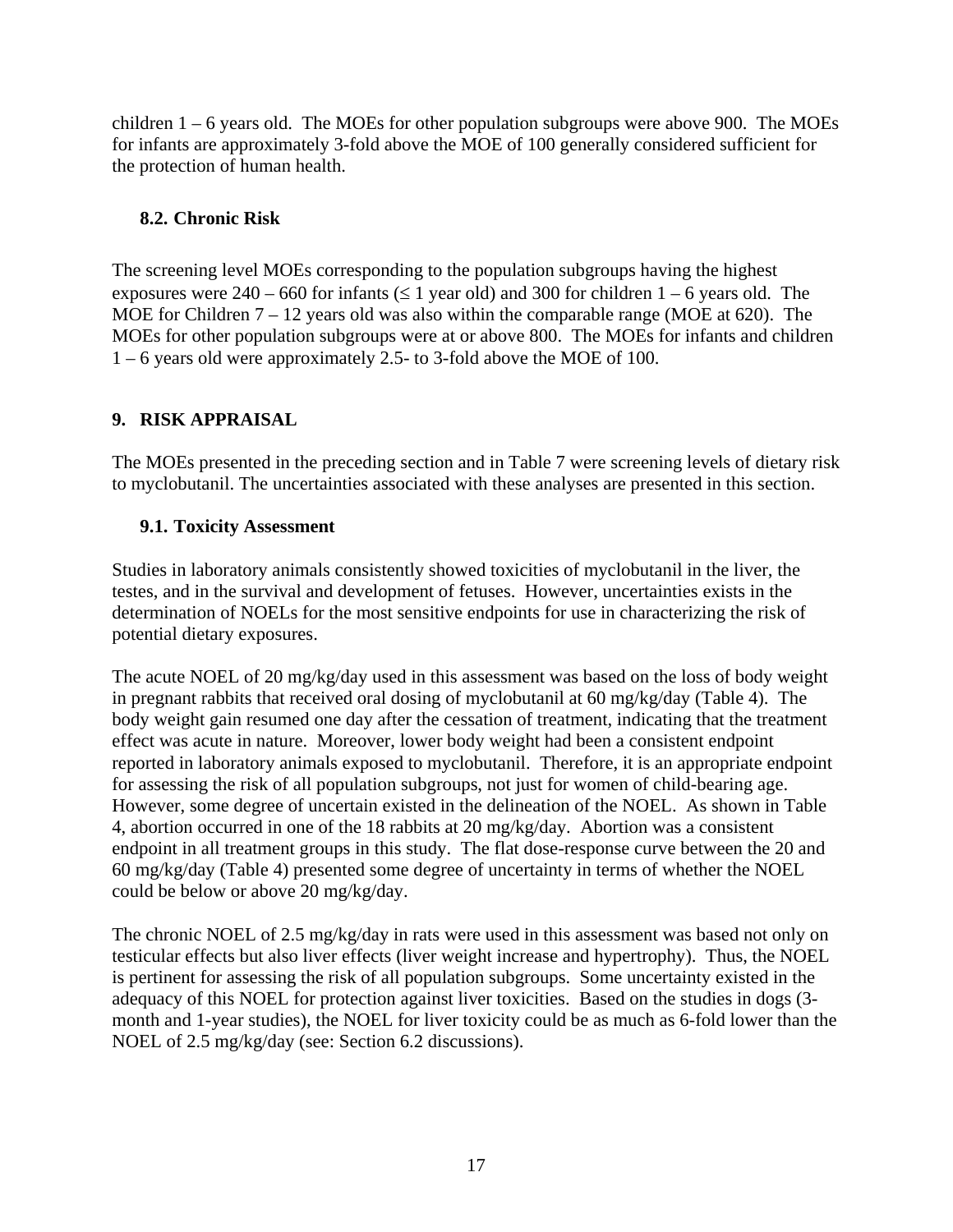#### <span id="page-22-0"></span>**9.2. Dietary Exposure Estimates**

The screening level assessment assumed that, in a person's single day diet, all commodities that have current tolerances for myclobutanil all contained residues at the tolerance. This assumption would likely result in an over-estimation of a single day exposure, especially in light of the large number of crops included in the analysis. Similarly, in the chronic exposure assessment, assuming that all commodities all containing residues at one-half of tolerance throughout every day of a person's diet would likely result in an over-estimation of a long-term or lifetime of dietary exposure. These views regarding the over-estimation of exposure is supported by the profile of low and infrequent residue detection shown in the monitoring programs (Table 6; Section 7).

This assessment included all crops with valid tolerances in the analysis. Because of the large number of commodities involed, the distribution pattern for acute exposures is expected to be similar for "eaters" (people who eat at least one commodity in the entire list) and "non-eaters" (people who do not eat any of the analyzed commodities). However, this exposure distribution pattern is expected to be different from the pattern for each individual commodity. Thus, for a thorough analysis for all myclobutanil tolerances, it is prudent to also evaluate each tolerance individually, especially for commodities with higher exposure (e.g., commonly consumed at higher rate and with high tolerances) and commodities favorably consumed by only a small segment of the population (e.g., few people but with high consumption). According to the critical exposure contribution (CEC) analysis, apples, grapes, peaches, plums, and beans would tend to have higher exposures in infants and children when the residue was assumed to be at the tolerance.

#### **9.3. Risk Characterization**

The lowest MOEs for both acute and chronic dietary exposures were approximately 250, for non-nursing infants, or approximately 300 for all infants. This is 3-fold higher than the MOE of 100 generally considered as adequate for the protection of health. However, the overall consideration of the adequacy of the MOE should take into account the uncertainties in both the toxicity and the exposure components. On the one hand, the chronic NOEL could be as much as 6-fold lower for a different endpoint (see: section 6.2, 9.1), albeit with much associated uncertainties. On the other hand, it is expected that a dietary exposure using more realistic residue levels instead of the tolerances would be lower than the screen level exposure used for the MOE calculation. Taken both considerations together, it is unlikely that the overall dietary risk will reach a level of concern for human health. Nevertheless, a firm conclusion cannot be made until more time is given for conducting a more refined assessment.

Data are not available for determining the potential for a higher sensitivity in infants and children. The current default of a 10-fold inter-individual variation in sensitivity is assumed to be adequate for protecting all population subgroups, including the young.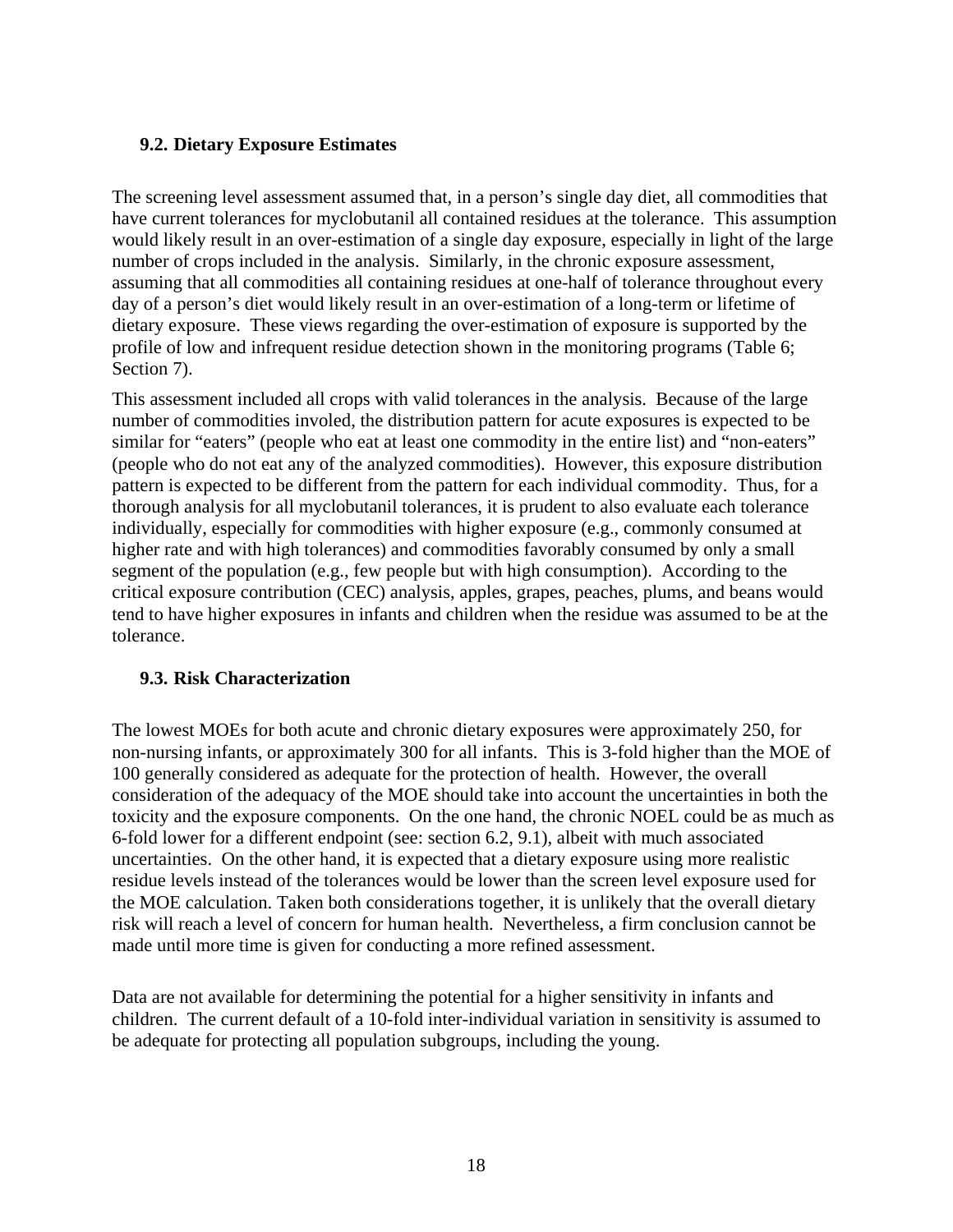<span id="page-23-0"></span>USEPA conducted a refined chronic dietary exposure assessment (USEPA, 2000). The estimated percentages of crop treated (PCT) data were used to adjust the residue levels for 8 major fruit crops and cotton, while all other commodities remained at the tolerance level. Using the same chronic NOEL of 2.5 mg/kg/day, USEPA estimated that the exposure would occupy approximately 50% of the population adjusted dose (PAD) or reference concentration (RfD) for infants and children (USEPA). Since POD (or RfD) was calculated as the NOEL divided by the target MOE of 100, USEPA's assessment could be translated to mean a MOE of approximately 200 for infants and children. It is interesting to note that the USEPA refining assessment resulted in a higher exposure (i.e., lower MOE) than the screening level exposure presented in this document. It appears that, in this case, assuming all residues at one-half of tolerances (as presented in this document) would have a greater impact on the overall exposure than using PCT data for the 8 fruit crops and cotton while holding all other commodities at tolerance.

The expeditious nature of this assessment does not allow for an assessment of exposure through pathways other than dietary. As a support for the recent actions to establish tolerances for many crops, USEPA evaluated the concomitant exposures to myclobutanil and its break down product through other exposure routes and pathways such as drinking water and residential uses (USEPA, 2000). These considerations were required under the Food Quality Protection Act (FQPA) of 1996 (see the following section).

#### 9.4. FQPA Issues

A very brief summary of USEPA's evaluation of myclobutanil tolerances (USEPA, 2000) is presented below regarding the three key aspect of risk assessment required under FQPA.

#### Children Safety Factor

USEPA determined that the additional safety factor of 10 is not needed to account for the potentially higher sensitivity in infants and children (USPEA, 2000). This decision was based on the consideration that the submission of toxicological data was complete and that there was no evidence showing higher sensitivity in pre- and post-natal exposures. Furthermore, USEPA was confident that their exposure assessment would not under-estimate the aggregate exposure (see the next subsection).

It should be noted that developmental effects were identified in the teratology studies. Myclobutanil is also listed under California Proposition 65 as a chemical known to the State to cause reproductive and development effects. Moreover, USEPA's assessment did not include an evaluation of acute dietary exposure for infants and children for the lack of toxicological endpoints and thresholds that were deemed pertinent for this population subgroup (USEPA, 2000). The acute NOEL of 60 mg/kg/day based on maternal and fetal toxicity was used to assess only the risk for females 13 to 50 years old (child-bearing age).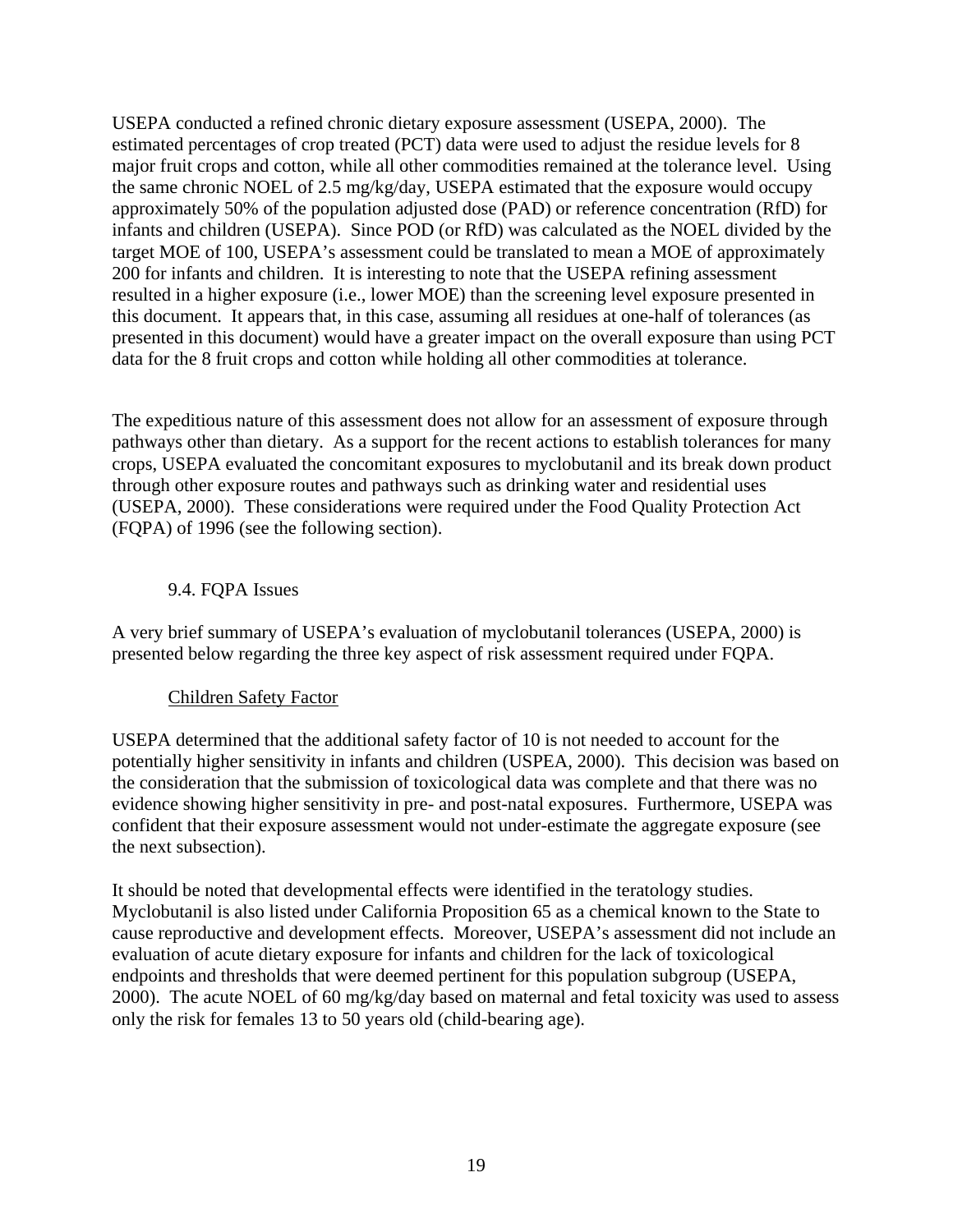#### Aggregate Exposure

<span id="page-24-0"></span>For the lack of drinking water monitoring data, screening level models were used to determine the estimated environmental concentrations (EECs) of myclobutanil in surface and ground waters. These screening level concentrations were not included in the DEEM® analysis. Instead, USEPA concluded that adding the drinking water component would not result in an unacceptable level of aggregate risk since the EECs were lower than the DWLOC (drinking water levels of concern). DWLOC was calculated as the allowable chronic water exposure that represented the remainder of the "risk cup" after accounting for dietary and residential exposures. USEPA will reassess the potential impact of drinking water exposure when new uses of myclobutanil are added (USEPA, 2000).

Currently registered non-residential use of myclobutanil included turf, roses, flowers, shrubs, and trees (USEPA, 2000). USEPA assessed the exposure of residential handler and post application exposures. Pesticide Handers Exposure Database (PHED, version 1.1) was used to estimate the residential handler's exposure. A registrant submitted study on dislodgeable foliar residue, coupled with residential activity pattern, was used to estimate post-application exposures. Residential exposure through the dermal route was not added to the dietary exposure due to differences in route-specific toxicity endpoints (USEPA, 2000). Again, USEPA did not assess the risk of infants and children through post-application residential ingestion exposure due to the lack of acute toxicity endpoints (USEPA, 2000).

#### Cumulative Risk

USEPA did not evaluate the potential cumulative risk from exposures to substances that have a common mechanism of toxicity as myclobutanil. Data were lacking for determining whether myclobutanil has a common mechanism of toxicity with other substances (USEPA, 2000).

#### **10. CONCLUSIONS**

A screening level dietary exposure assessment was conducted for the evaluation of tolerances of myclobutanil in strawberries and asparagus. The potential risk was characterized as margin of exposure (MOE) based on non-oncogenic endpoints of toxicity. MOE is the ratio of the NOEL to the exposure. Therefore, with an established NOEL, a lower exposure will result in a higher MOE.

The assumption used in the exposure assessment was that all commodities that have existing tolerances, not just strawberries and asparagus, contained residue either at the tolerance (for acute exposures) or at one-half of the tolerance (chronic exposures). Of all population subgroups, infants and children  $1 - 6$  years old have the highest potential exposure. Based on the acute NOEL of 20 mg/kg/day determined in rabbits for body weight reduction, the acute MOEs were  $270 - 520$  for infants ( $\leq 1$  year old) and 410 for children 1 – 6 years old. Based on the chronic NOEL of 2.5 mg/kg/day determined in rats for liver toxicity and testicular atrophy, the chronic MOEs were  $240 - 660$  for infants ( $\leq 1$  year old) and 300 for children  $1 - 6$  years old. These MOEs were higher than the minimum level of 100 generally required for the protection of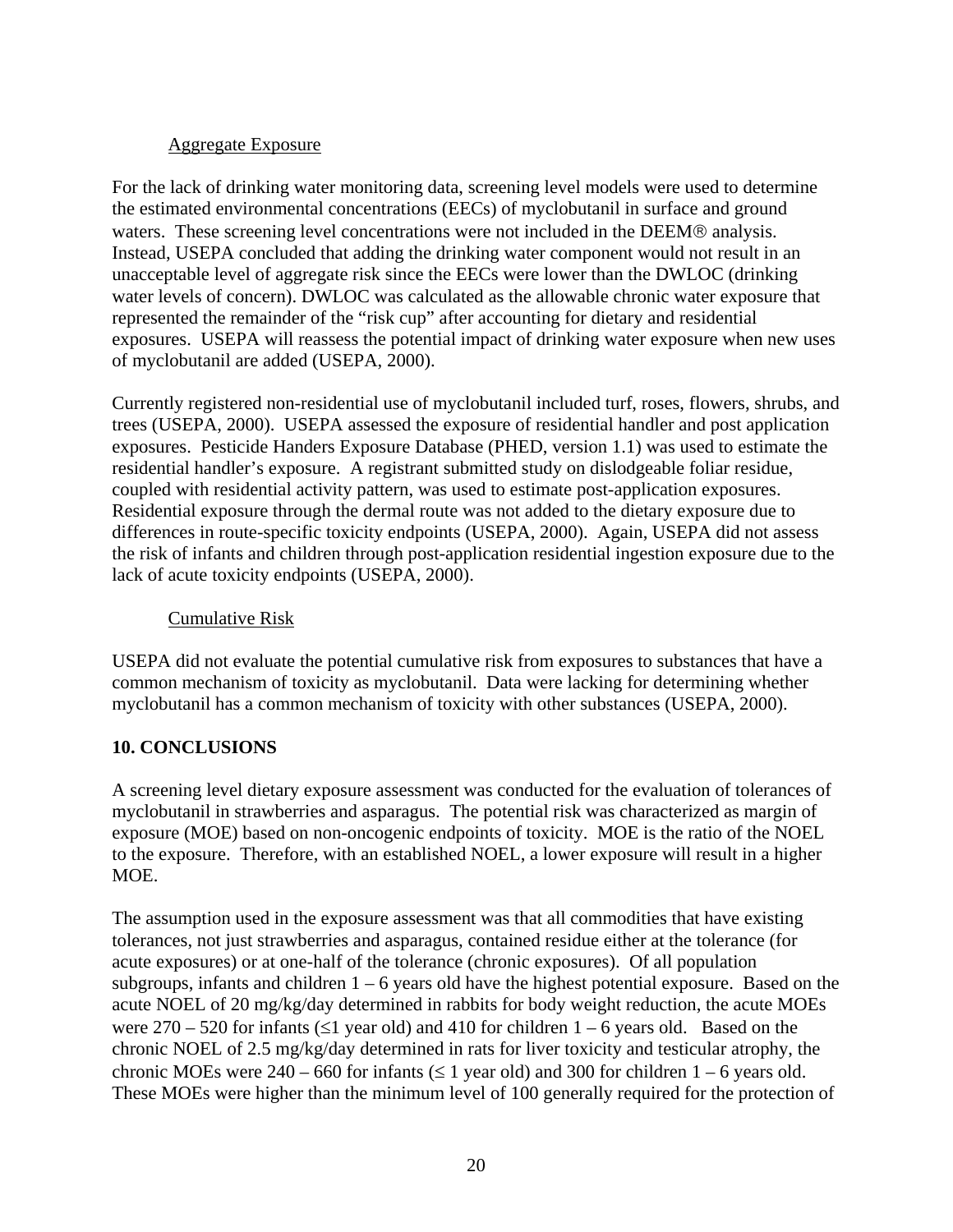human health. The uncertainties associated with these MOEs were presented. It is concluded that the existing tolerances would likely not pose a risk level of concern.

As a part of the evaluation of tolerances for strawberries and asparagus, all commodities with valid tolerances were included in the analysis. However, for other crops with either high exposures or those that are favored by fewer individuals in a population (i.e., high exposure for fewer "eaters"), it is prudent to also evaluate the tolerances for these crops individually since their patterns of exposure distributions are expected to be different from the pattern presented in this document.

The expeditious nature of this assessment does not allow for an assessment of exposure through pathways other than dietary. The reader is referred to USEPA's evaluation of tolerances published in May, 2000 (USEPA, 2000) for issues required to be addressed under FQPA.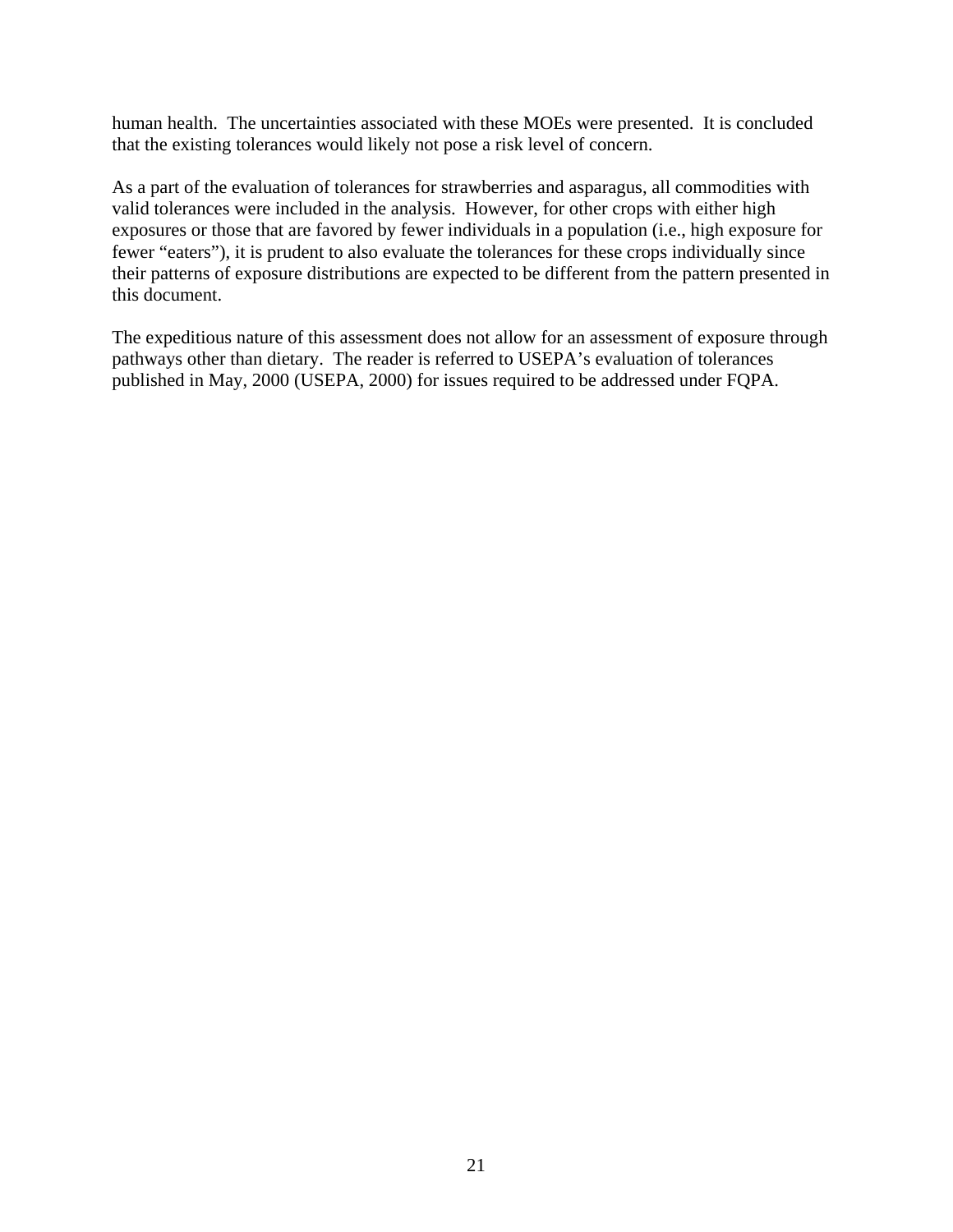#### <span id="page-26-0"></span>**11. REFERENCES**

- Anderson, D. M., G. P. O'Hara, and W. R. Brown. 1993. RH-3866: Dietary oncogenicity study in female mice. Rohm and Haas Co. Report No. 89R-261. CDPR Vol. 51315 - 139-140, #122368-9.
- California Department of Food and Agriculture (CDFA), 1988. Myclobutanil Risk Assessment. Division of Pest Management, Environmental Protection, and Worker Safety, California Department of Food and Agriculture. August 16, 1988.
- California Department of Pesticide Regulation (DPR), 1988-1998. Case reports received by the California pesticide illness surveillance program. DPR, California Environmental Protection Agency. 830 K Street, Sacramento, CA.
- Code of Federal Regulations (CFR), 1999. CFR 40, Part 180.443. Myclobutanil; tolerances for residues.
- Costlow, R. D. and J. C. Harris. 1985. RH53-866: Two generation reproduction study in rats. Rohm and Haas Co. Report No. 84R-117. DPR Vol. 51315-078, #51888.
- Costlow, R. D. and W. W. Kane. 1984a. Teratology study with RH-53,866 in rats. Rohm and Haas Co. Report No. 83R-024. DPR Vol. 51315-077, #51887.
- Coatlow, R. D., and W. W. Kane. 1984b. Teratology study with RH-53,866 in rabbits. Rohm and Haas Co. Report No. 83R-217. CDPR Vol. 51315-75, #51885.
- Goldman, P. R. and J. C. Harris. 1986. RH-3866: A three-month dietary toxicity study in mice. Rohm and Haas Co. Report No. 83R-136. DPR Vol. 51315-056, #51866
- Goldman, P. R., J. C. Harris, and J. D. Frantz. 1986. RH-3866: One year dietary study in beagle dogs. Rohm and Haas Co., Report No. 84R-078. CDPR Vol. 51315-072-073, #51882, 51883.
- McLaughlin, J. E. and L. J. DiDonato. 1984. RH-3866: A three-month dietary study in dogs. Rohm and Haas Co. Report No. 83R-204. DPR Vol. 51315-052, #51862; -053, #51863.
- McLeod, P. L. and K. L. McCarthy. 1984. RH-3866 in vivo cytogenetic study in mice. Rohm and Haas Co. Report No. 84R-074. DPR Vol.51315-079, #51890.
- O'Hara, G. P. and L. J. DiDonato. 1984. RH-3866: Three month dietary toxicity study in rats. Rohm and Haas Co. Report No. 83R-068. DPR Vol. 51315-054, #51864; -055, #51865
- Rohm and Haas Co. 1985. Toxicity Report, Report No. 85R-0107 (Acute range finding study for oral  $LD_{50}$ ). DPR Vol. 51315-104, #64981.